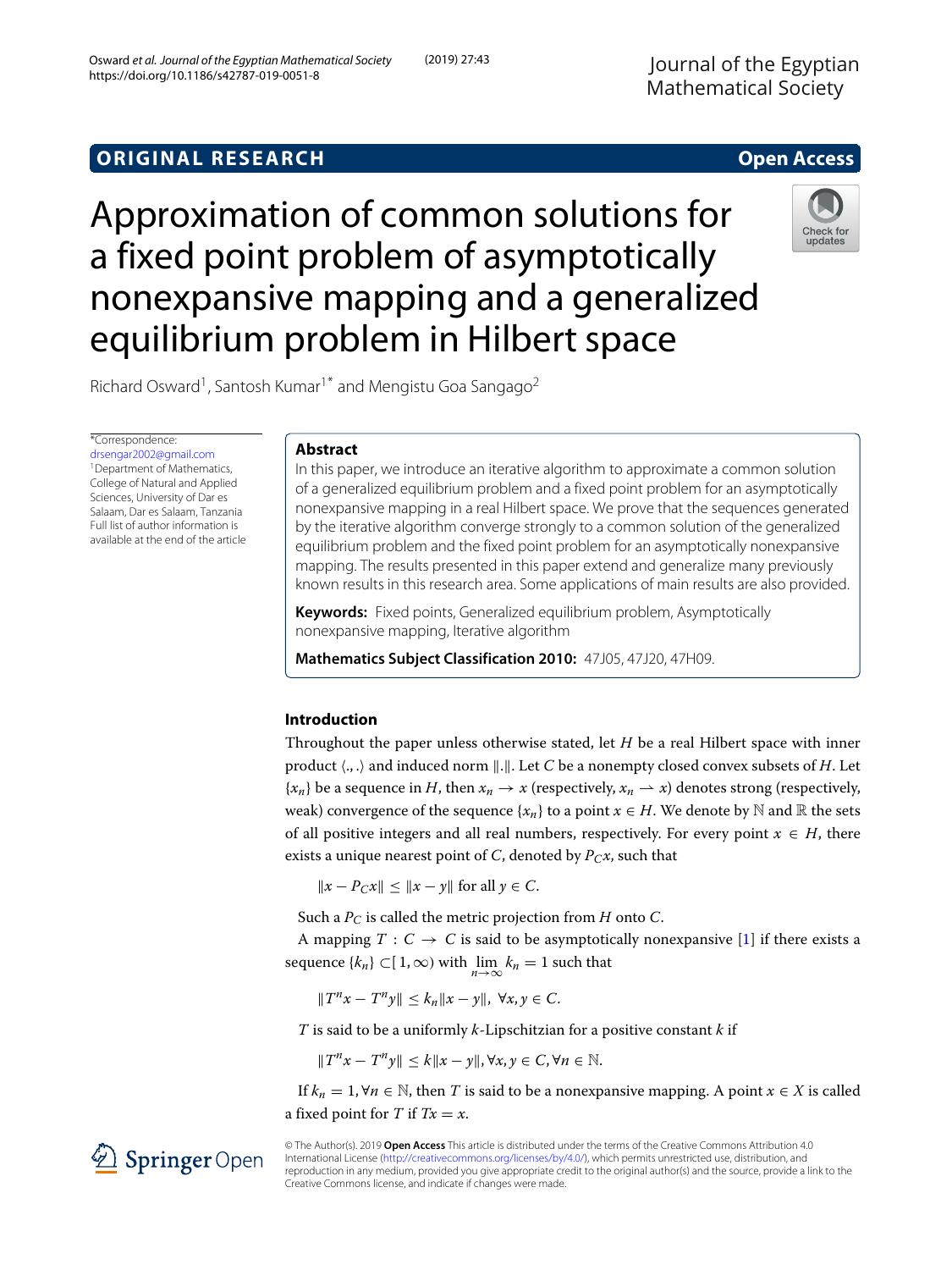The fixed point problem (in short, FPP) for the mapping  $T : C \rightarrow C$  is to find  $x \in C$ such that

<span id="page-1-0"></span>
$$
Tx = x.\tag{1}
$$

The solution set of FPP  $(1)$  is denoted by  $F(T)$ , that is,

 $F(T) = \{x \in C : Tx = x\}.$ 

Let  $F: C \times C \to \mathbb{R}$  be a bifunction and  $A: C \to H$  be a nonlinear mapping. The generalized equilibrium problem is to find  $z \in C$  such that

<span id="page-1-1"></span>
$$
F(z, y) + \langle Az, y - z \rangle \ge 0, \forall y \in C.
$$
 (2)

The set of the solution of the problem [\(2\)](#page-1-1) is denoted by *EP*(*F*,*A*), that is,

$$
EP(F,A) = \{z \in C : F(z,y) + \langle Az, y-z \rangle \ge 0, \forall y \in C\}.
$$

If  $A \equiv 0$  in [\(2\)](#page-1-1), then problem (2) reduces to the equilibrium problem of finding an element  $z \in C$  such that,

<span id="page-1-2"></span>
$$
F(z, y) \ge 0, \forall y \in C. \tag{3}
$$

The set of solutions of problem [\(3\)](#page-1-2) is denoted by *EP*(*F*).

If  $F \equiv 0$  in [\(2\)](#page-1-1), then the generalized equilibrium problem (2) is reduced to finding a point  $z \in C$  such that,

<span id="page-1-3"></span>
$$
\langle Az, y - z \rangle \ge 0, \forall y \in C,\tag{4}
$$

which is called the classical variational inequality problem. The set of solution of the problem [\(4\)](#page-1-3) is denoted by *VI*(*C*,*A*).

If we define  $F(x, y) = \langle Ax, y - x \rangle$  for all  $x, y \in C$ , then  $z \in EP(F)$  if and only if  $\langle Az, y - z \rangle \ge 0$  for all *y* ∈ *C* and hence *z* ∈ *VI*(*C*, *A*).

The problem (2) is very general in the sense that it includes many special cases such as optimization problems, variational inequalities, minimax problems, and the Nash equilibrium problem in noncooperative games; see Blum and Oettli [\[2\]](#page-14-1), Kazmi and Rizvi [\[3\]](#page-14-2), Meche et al.[\[4\]](#page-14-3), Moudafi and Théra [\[5\]](#page-14-4), Zegeye et al. [\[6\]](#page-14-5), and the references therein.

Throughout this paper, let us assume that a bifunction  $F : C \times C \rightarrow \mathbb{R}$  satisfies the following conditions:

- $F(x, x) = 0$  for all  $x \in C$ ;
- (A2) F is monotone, i.e.,  $F(x, y) + F(y, x) \le 0$  for all  $x, y \in C$ ;
- (A3) for each  $x, y, z \in C$ ;

$$
\lim_{t\downarrow 0} \sup F(tz + (1-t)x, y) \le F(x, y);
$$

(A4) for each  $x \in C$ ,  $y \mapsto F(x, y)$  is convex and lower semi-continuous.

**Definition 1** *A mapping A* :  $C \rightarrow H$  *is called*  $\alpha$ *-inverse strongly monotone if there exists a positive real number* α *such that,*

$$
\langle Ax - Ay, x - y \rangle \ge \alpha ||Ax - Ay||^2, \forall x, y \in C.
$$

**Remark 1** *Every* α-inverse strong monotone mapping is  $\frac{1}{\alpha}$ -Lipschitz mapping; however, *the converse may not hold.*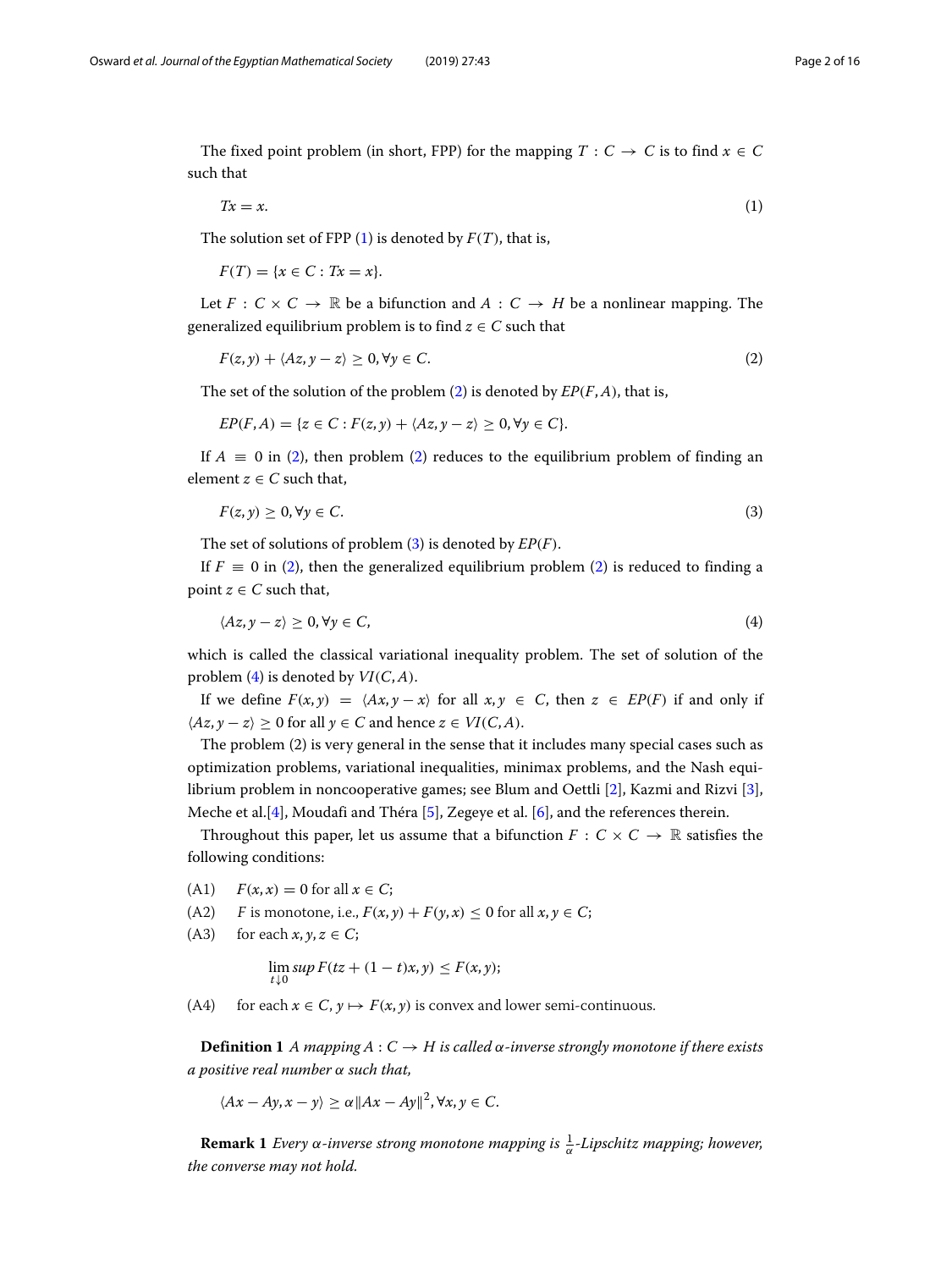Takahashi and Takahashi [\[7\]](#page-14-6) obtained the following strong convergence theorem to find a common solution of generalized equilibrium problem and the fixed point problem of a nonexpansive mapping in a Hilbert space.

**Theorem 1** [\[7\]](#page-14-6) *Let C be a nonempty closed convex subset of a real Hilbert space H. Let*  $F: C \times C \rightarrow \mathbb{R}$  *be a bifunction satisfying (A1), (A2), (A3), and (A4). Let A* :  $C \rightarrow H$  *be an*  $\alpha$ -inverse strongly monotone mapping, and let  $T : C \rightarrow C$  be a nonepansive mapping *such that*  $F(T) \cap EP(F,A) \neq \emptyset$ *. Let*  $u \in C$  *and*  $x_1 \in C$  *and* let  $\{z_n\} \subset C$  *and*  $\{x_n\} \subset C$  *be sequence generated by*

$$
\begin{cases}\nF(z_n, y) + \langle Ax_n, y - z_n \rangle + \frac{1}{\lambda_n} \langle y - z_n, z_n - x_n \rangle \ge 0, \forall y \in C, \\
x_{n+1} = \beta_n x_n + (1 - \beta_n) T[\alpha_n u + (1 - \alpha_n) z_n], \forall n \in \mathbb{N},\n\end{cases}
$$

*where*  $\{\alpha_n\} \subset [0,1], \{\beta_n\} \subset [0,1]$  *and*  $\{\lambda_n\} \subset [0,2\alpha]$  *satisfy* 

- 1.  $\lim_{n\to\infty} \alpha_n = 0$  and  $\sum_{n=1}^{\infty} \alpha_n = \infty$ ,
- 2.  $\lim_{n\to\infty} (\lambda_n \lambda_{n+1}) = 0$ , and
- 3.  $0 < c \le \beta_n \le d < 1, 0 < a \le \lambda_n \le b < 2\alpha$ .

*Then,*  $\{x_n\}$  *converges strongly to*  $z = P_{F(T) \cap E} P(F, A)$  $(u)$ *.* 

In this paper, motivated by Takahashi and Takahashi [\[7\]](#page-14-6), we construct an iterative algorithm for approximating a common solution of a generalized equilibrium problem and the fixed point problem for asymptotically nonexpansive mapping. It is also proved that the proposed algorithm converges strongly to a common solution.

### **Preliminaries**

We now introduce preliminaries which will be used in this paper.

Recall that a mapping  $f : C \to C$  is called a contraction mapping if there exists  $\rho \in [0,1)$ such that

$$
||f(x) - f(y)|| \le \rho ||x - y||, \forall x, y \in C.
$$

<span id="page-2-0"></span>**Lemma 1** [\[2\]](#page-14-1) *Let C be a nonempty closed convex subset of a real Hilbert space H. Let*  $F: C \times C \rightarrow \mathbb{R}$  *be a bifunction satisfying (A1), (A2), (A3), and (A4). Let*  $r > 0$  *and*  $x \in H$ *. Then, there exists*  $z \in C$  *such that* 

$$
F(z, y) + \frac{1}{r}\langle y - z, z - x \rangle \ge 0, \forall y \in C.
$$

<span id="page-2-1"></span>**Lemma 2** [\[8\]](#page-14-7) *Let C be a nonempty closed convex subset of H and let*  $F : C \times C \rightarrow \mathbb{R}$  *be a* bi-function satisfying (A1), (A2), (A3), and (A4). Then, for any  $r > 0$  and  $x \in H$ , there  $exists z \in C such that$ 

$$
F(z, y) + \frac{1}{r}(y - z, z - x) \ge 0, \ \forall y \in C.
$$

*Furthermore, if*

$$
T_r x = \left\{ z \in C : F(z, y) + \frac{1}{r} \langle y - z, z - x \rangle \geq 0, \forall y \in C \right\},\
$$

*then the following hold:*

(1) *Tr* is single valued,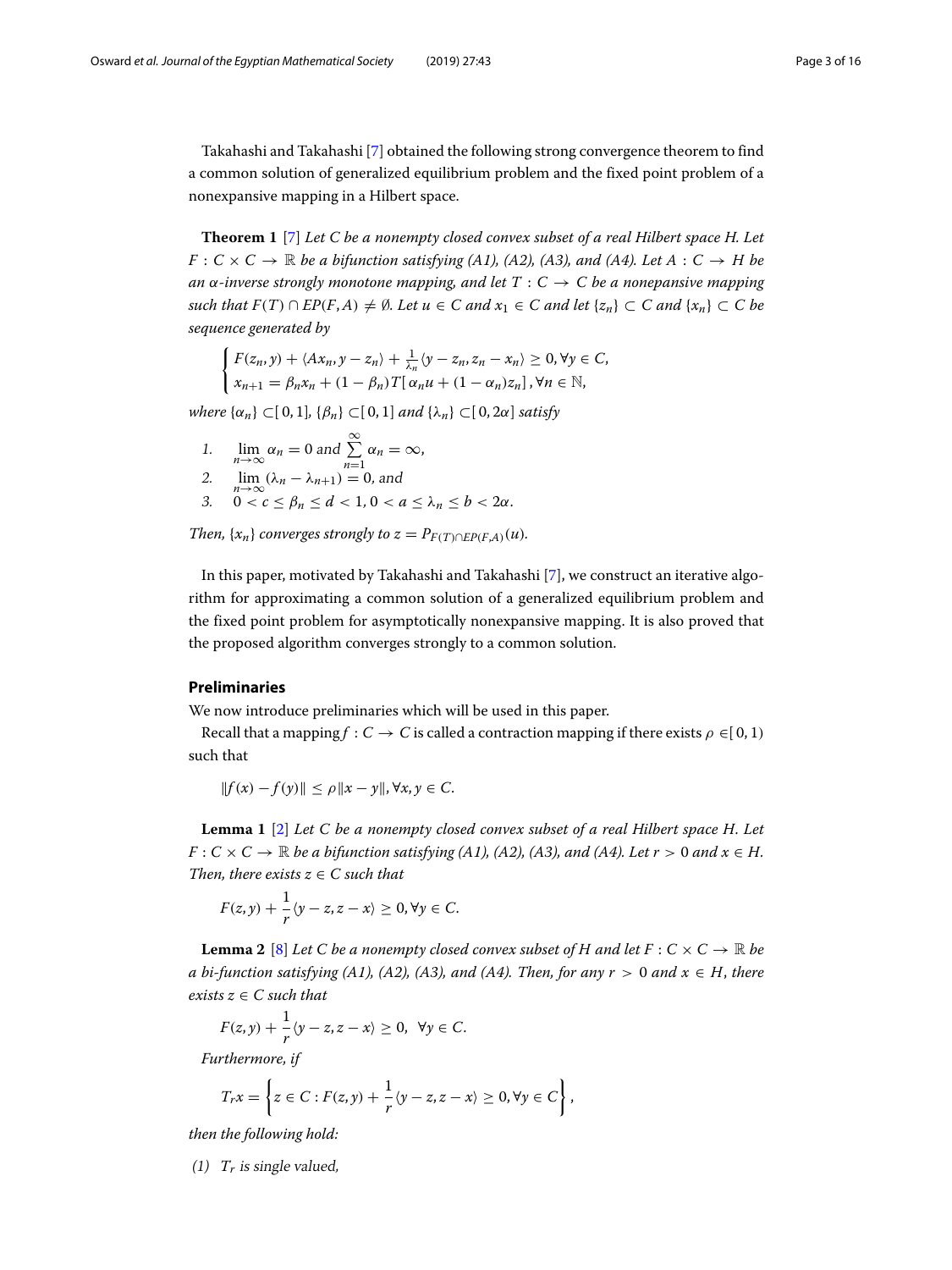$$
||T_rx - T_ry||^2 \le \langle T_rx - T_ry, x - y \rangle, \forall x, y \in H,
$$

- (3)  $F(T_r) = EP(F)$ ,
- (4) *EP*(*F*) is closed and convex.

**Remark 2** *Replacing x with*  $x - rAx \in H$  *in Lemma [1,](#page-2-0) there exists*  $z \in C$ *, such that* 

$$
F(z, y) + \langle Ax, y - z \rangle + \frac{1}{r} \langle y - z, z - x \rangle \geq 0, \forall y \in C.
$$

**Definition 2** [\[9\]](#page-15-0) *Let C be a closed convex subset of a Hilbert space H. A mapping T* :  $C \rightarrow C$  *is called asymptotically regular at x if and only if,* 

$$
\lim_{n\to\infty}||T^nx-T^{n+1}x||=0.
$$

<span id="page-3-0"></span>**Lemma 3** [\[10\]](#page-15-1) Let  $F : C \to C$  be a bifunction satisfying the conditions (A1) and (A2). *Let*  $T_r$  *and*  $T_s$  *be defined as in Lemma [2](#page-2-1) with*  $r, s > 0$ *. For any x, y*  $\in$  *H, then* 

$$
||T_r y - T_s x|| \le ||y - x|| + |\frac{r - s}{r}||T_r y - y||.
$$

<span id="page-3-1"></span>**Lemma 4** [\[11\]](#page-15-2) *Let* {δ*n*} *be a sequence of non negative real numbers, satisfying*

$$
\delta_{n+1} \leq (1 - s_n)\delta_n + s_n\beta_n + \gamma_n, \forall n \geq 0,
$$

*where*  $\{s_n\}$ ,  $\{\beta_n\}$  *and*  $\{\gamma_n\}$  *satisfies the conditions:* 

*(i)*  ${s_n}$  ⊂[ 0, 1],  $\sum_{n=1}^{\infty}$  $\sum_{n=1}^{\infty} s_n = \infty$  or equivalently,  $\prod_{n=1}^{\infty}$  $\prod_{n=1} (1 - s_n) = 0,$ *(ii)*  $\limsup_{n \to \infty} \beta_n \leq 0$ , *(iii)*  $\gamma_n \geq 0$ ,  $\sum_{n=1}^{\infty} \gamma_n \leq \infty$ .

*Then,*

$$
\lim_{n\to\infty}\delta_n=0.
$$

<span id="page-3-2"></span>**Lemma 5** [\[12\]](#page-15-3) *Let T be an asymptotically nonexpansive mapping on a closed and convex subset C of a real Hilbert space H. Then, I* − *T is demiclosed at* 0*. That is, for a sequence*  $\{x_n\}$  *in* C, *if*  $x_n \to x$  *and*  $x_n - Tx_n \to 0$ *, then*  $x \in F(T)$ *.* 

<span id="page-3-3"></span>**Lemma 6** [\[13\]](#page-15-4) *Let H be a real Hilbert space. Then, for any given*  $x, y \in H$ *, we have the following inequality:*

$$
||x+y||^2 \le ||x||^2 + 2\langle y, x+y \rangle.
$$

<span id="page-3-4"></span>**Lemma 7** [\[14\]](#page-15-5) *Let* {*tn*} *be a sequence of nonnegative real numbers such that*

$$
t_{n+1}\leq (1-a_n)t_n+a_n\beta_n, \ \ n\geq 0
$$

*where*  $\{a_n\}$  *is a sequence in* (0, 1) *and*  $\{\beta_n\}$  *is a sequence in* R *such that* 

(C1) 
$$
\sum_{n=0}^{\infty} a_n = \infty \text{ or equivalently } \prod_{n=0}^{\infty} (1 - a_n) = 0,
$$
  
(C2) 
$$
\limsup_{n \to \infty} \beta_n \le 0.
$$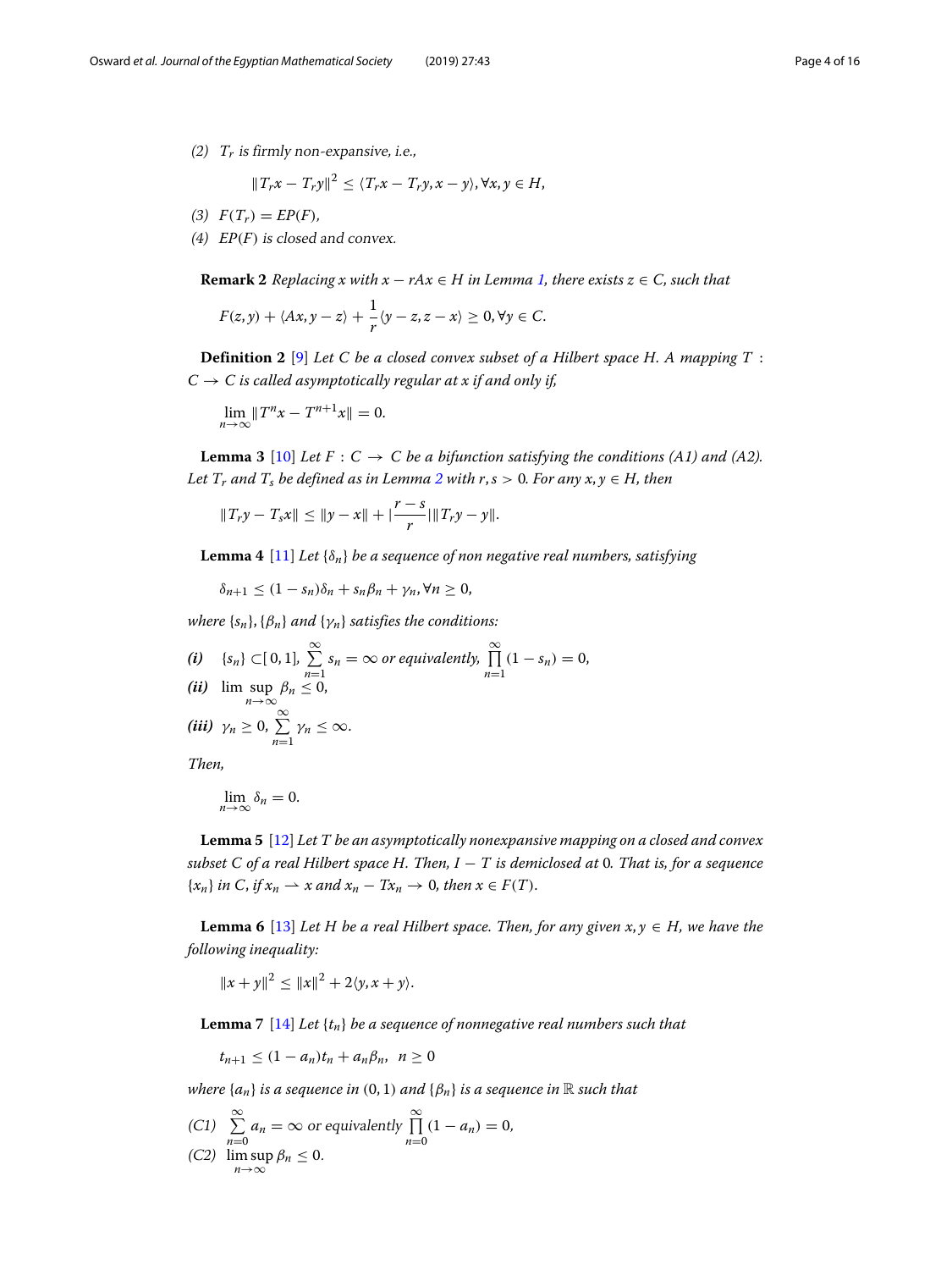*Then*

$$
\lim_{n\to\infty}t_n=0.
$$

### **Main results**

Let  $F: C \times C \rightarrow \mathbb{R}$  be a bifunction satisfying (A1), (A2), (A3), and (A4). Let  $A: C \rightarrow H$ be  $\alpha$ -inverse strongly monotone mapping. Then, it follows from Lemma [2](#page-2-1) that for each *r* > 0 and  $x$  ∈ *H* there is  $w$  ∈ *C* such that

 $T_r(x) = \{w\}$ 

where  $T_rx = \{z \in C : F(z, y) + \frac{1}{r}\langle y - z, z - x \rangle \ge 0, \forall y \in C\} = \{w\}$ , so that we identify  $T_rx$ as simply *w*.

Let  $f: C \to C$  be  $\rho$ -contraction mapping and let  $T: C \to C$  be asymptotically nonexpansive mapping. Let  $\{\alpha_n\} \subset [0, 1]$  and  $\lambda_n \in (0, 2\alpha)$ . For any  $x_1 \in C$ , we find  $z_1 \in C$  such that

 $z_1 = T_{\lambda_1}(x_1 - \lambda_1 Ax_1).$ 

Then, we can compute  $x_2 \in C$  by

$$
x_2 = \alpha_1 f(x_1) + (1 - \alpha_1)Tz_1.
$$

Also, we can find  $z_2 \in C$  such that

$$
z_2=T_{\lambda_2}(x_2-\lambda_2Ax_2).
$$

After that, we can compute  $x_3 \in C$  by

$$
x_3 = \alpha_2 f(x_2) + (1 - \alpha_2) T^2 z_2.
$$

Inductively, we can generate the sequence  $\{x_n\} \subset C$  as follows:

<span id="page-4-0"></span>
$$
\begin{cases}\n x_1 \in C, \\
 z_n = T_{\lambda_n}(x_n - \lambda_n A x_n), n = 1, 2, 3, \dots \\
 x_{n+1} = \alpha_n f(x_n) + (1 - \alpha_n) T^n z_n, n = 1, 2, 3, \dots\n\end{cases}
$$
\n(5)

Now, we state and prove our convergence theorem as follows:

<span id="page-4-1"></span>**Theorem 2** *Let C be a nonempty closed convex subset of a real Hilbert space H and let*  $F: C \times C \rightarrow \mathbb{R}$  *be a bifunction satisfying (A1), (A2), (A3), and (A4). Let*  $f: C \rightarrow C$ *be* ρ*-contraction mapping, A* : *C* → *H be an* α*-inverse strongly monotone mapping, and*  $T : C \rightarrow C$  be asymptotically nonexpansive mapping. Assume that T is asymptotically *regular on C such that*  $F(T) \cap EP(F,A) \neq \emptyset$ . Let  $\{\alpha_n\} \subset [0,1]$  *and*  $\{\lambda_n\} \subset [0,2\alpha]$  *satisfy* 

- (i)  $\lim_{n\to\infty} \alpha_n = 0, \sum_{n=1}^{\infty}$  $\sum_{n=1}^{\infty} \alpha_n = \infty$ ,
- (*ii*)  $0 < a \leq \lambda_n \leq b < 2\alpha$ ,

$$
(iii) \quad \lim_{n\to\infty} (\lambda_n - \lambda_{n+1}) = 0,
$$

$$
(iv) \quad \lim_{n\to\infty}\frac{k_n-1}{\alpha_n}=0.
$$

*For*  $x_1 \in C$ , *if*  $\{x_n\}$  *is the sequence defined by the iterative scheme [\(5\)](#page-4-0), then*  $\{x_n\}$  *converges strongly to z* =  $P_{F(T) \cap EP(F,A)} f(z)$ *.*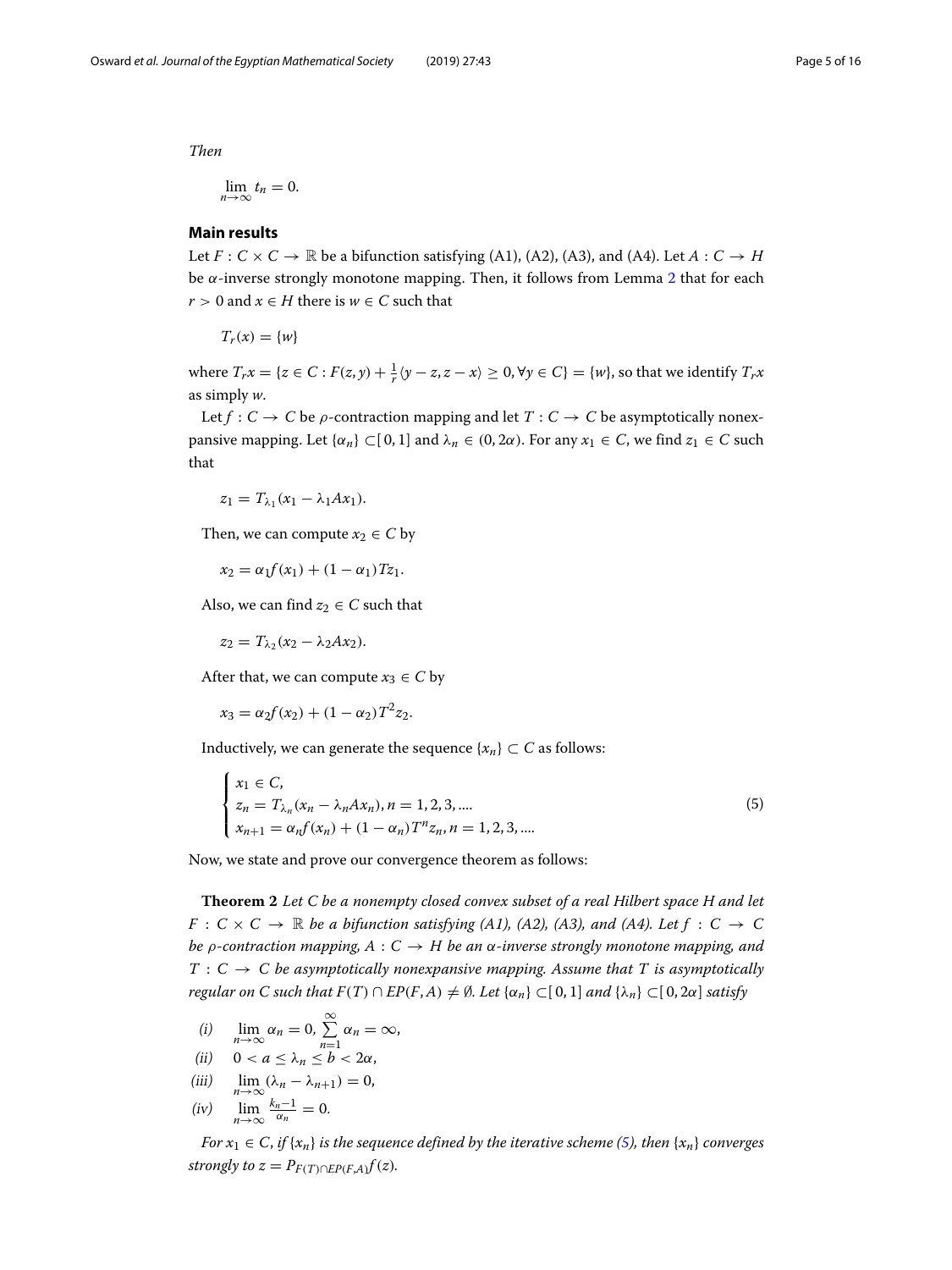*Proof* We first show that  $\{x_n\}$  is bounded. Let  $z \in F(T) \cap EP(F, A)$ . Since  $z = T_{\lambda_n}(z$  $λ<sub>n</sub>Az$ , *A* is α-inverse strongly monotone and 0 <  $λ<sub>n</sub> ≤ 2α$  for all *n* ∈ N, we have

$$
||z_n - z||^2 = ||T_{\lambda_n}(x_n - \lambda_n A x_n) - T_{\lambda_n}(z - \lambda_n A z)||^2
$$
  
\n
$$
\leq ||(x_n - \lambda_n A x_n) - (z - \lambda_n A z)||^2
$$
  
\n
$$
= ||(x_n - z) - \lambda_n (A x_n - A z)||^2
$$
  
\n
$$
= ||x_n - z||^2 - 2\lambda_n (x_n - z, A x_n - A z) + \lambda_n^2 ||A x_n - A z||^2
$$
  
\n
$$
\leq ||x_n - z||^2 - 2\lambda_n \alpha ||A x_n - A z||^2 + \lambda_n^2 ||A x_n - A z||^2
$$
  
\n
$$
= ||x_n - z||^2 + \lambda_n (\lambda_n - 2\alpha) ||A x_n - A z||^2
$$
  
\n
$$
\leq ||x_n - z||^2.
$$

Hence, we have

<span id="page-5-0"></span>
$$
||z_n - z|| \le ||x_n - z||. \tag{6}
$$

Take  $\epsilon \in (0, 1 - \rho)$ . Since  $\frac{k_n - 1}{\alpha_n} \to 0$  as  $n \to \infty$ , there exists  $N \in \mathbb{N}$  such that

 $(k_n - 1) < \epsilon \alpha_n$  for all  $n \geq \mathbb{N}$ .

From [\(5\)](#page-4-0) and [\(6\)](#page-5-0) it follows that, for all  $n > N$ 

$$
||x_{n+1} - z|| = ||\alpha_n f(x_n) + (1 - \alpha_n) T^n z_n - z||
$$
  
\n
$$
= ||\alpha_n f(x_n) - \alpha_n f(z) + \alpha_n f(z) - \alpha_n z + \alpha_n z + (1 - \alpha_n) T^n z_n - z||
$$
  
\n
$$
= ||\alpha_n (f(x_n) - f(z)) + \alpha_n (f(z) - z) + (1 - \alpha_n) (T^n z_n - z)||
$$
  
\n
$$
\leq \alpha_n ||f(x_n) - f(z)|| + \alpha_n ||f(z) - z|| + (1 - \alpha_n) ||T^n z_n - z||
$$
  
\n
$$
\leq \alpha_n \rho ||x_n - z|| + \alpha_n ||f(z) - z|| + (1 - \alpha_n) ||T^n z_n - z||
$$
  
\n
$$
\leq \alpha_n \rho ||x_n - z|| + \alpha_n ||f(z) - z|| + (1 - \alpha_n) k_n ||z_n - z||
$$
  
\n
$$
\leq \alpha_n \rho ||x_n - z|| + \alpha_n ||f(z) - z|| + (1 - \alpha_n) k_n ||x_n - z||
$$
  
\n
$$
= (1 - \alpha_n (1 - \rho)) ||x_n - z|| + \alpha_n ||f(z) - z|| + (1 - \alpha_n) (k_n - 1) ||x_n - z||
$$
  
\n
$$
\leq (1 - \alpha_n (1 - \rho)) ||x_n - z|| + \alpha_n ||f(z) - z|| + \alpha_n \epsilon ||x_n - z||
$$
  
\n
$$
= (1 - \alpha_n (1 - \rho - \epsilon)) ||x_n - z|| + \alpha_n ||f(z) - z||
$$
  
\n
$$
\leq \max \left\{ ||x_n - z||, \frac{1}{1 - \rho - \epsilon} ||f(z) - z|| \right\}.
$$

By induction, we see that, for all  $n \geq 1$ 

$$
||x_n - z|| \le \max{||x_1 - z||, \frac{1}{1 - \rho - \epsilon} ||f(z) - z||}.
$$

So  $\{x_n\}$  is bounded, hence  $\{Ax_n\}$ ,  $\{f(x_n)\}$ ,  $\{z_n\}$  and  $\{T^n z_n\}$  are bounded. Next, we have to prove that

$$
\lim_{n\to\infty}||x_{n+1}-x_n||=0.
$$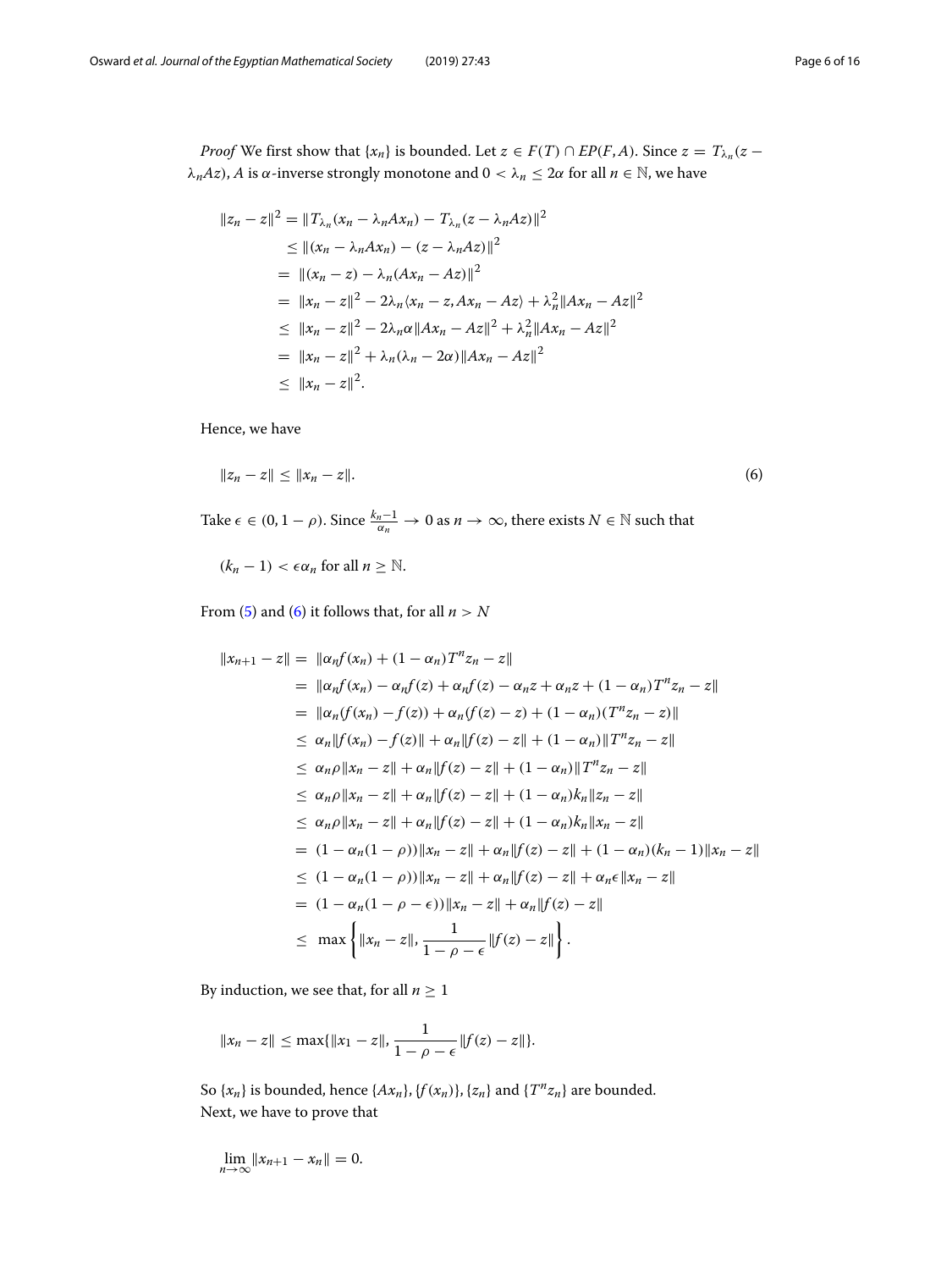Since  $I - \lambda_n A$  is non-expansive and by Lemma [3,](#page-3-0) then we have

$$
||z_{n+1} - z_n|| = ||T_{\lambda_{n+1}}(x_{n+1} - \lambda_{n+1}Ax_{n+1}) - T_{\lambda_n}(x_n - \lambda_nAx_n)||
$$
  
\n
$$
\leq ||(x_{n+1} - \lambda_{n+1}Ax_{n+1}) - (x_n - \lambda_nAx_n)||
$$
  
\n
$$
+ \left| \frac{\lambda_{n+1} - \lambda_n}{\lambda_{n+1}} \right| ||T_{\lambda_{n+1}}(x_{n+1} - \lambda_{n+1}Ax_{n+1}) - (x_{n+1} - \lambda_{n+1}Ax_{n+1})||
$$
  
\n
$$
= ||(x_{n+1} - \lambda_{n+1}Ax_{n+1}) - (x_n - \lambda_{n+1}Ax_n) + (\lambda_n - \lambda_{n+1}Ax_n||)
$$
  
\n
$$
+ \left| \frac{\lambda_{n+1} - \lambda_n}{\lambda_{n+1}} \right| ||T_{\lambda_{n+1}}(x_{n+1} - \lambda_{n+1}Ax_{n+1}) - (x_{n+1} - \lambda_{n+1}Ax_{n+1})||
$$
  
\n
$$
\leq ||(x_{n+1} - \lambda_{n+1}Ax_{n+1}) - (x_n - \lambda_{n+1}Ax_n)|| + |\lambda_n - \lambda_{n+1}||Ax_n||
$$
  
\n
$$
+ \left| \frac{\lambda_{n+1} - \lambda_n}{\lambda_{n+1}} \right| ||T_{\lambda_{n+1}}(x_{n+1} - \lambda_{n+1}Ax_{n+1}) - (x_{n+1} - \lambda_{n+1}Ax_{n+1})||
$$
  
\n
$$
\leq ||x_{n+1} - x_n|| + |\lambda_n - \lambda_{n+1}||Ax_n||
$$
  
\n
$$
+ \left| \frac{\lambda_{n+1} - \lambda_n}{\lambda_{n+1}} \right| ||T_{\lambda_{n+1}}(x_{n+1} - \lambda_{n+1}Ax_{n+1}) - (x_{n+1} - \lambda_{n+1}Ax_{n+1})||
$$
  
\n
$$
\leq ||x_{n+1} - x_n|| + |\lambda_n - \lambda_{n+1}||Ax_n|| + \frac{|\lambda_{n+1} - \lambda_n|}{\lambda_{n+1}}P_{n+1}
$$
  
\n(7)

where by  $P_{n+1} = \sup{\{\|T_{\lambda_{n+1}}(x_{n+1} - \lambda_{n+1}Ax_{n+1}) - (x_{n+1} - \lambda_{n+1}Ax_{n+1})\}\}.$ 

On the other hand, from  $z_n = T_{\lambda_n}(x_n - \lambda_n A x_n)$  and  $z_{n+1} = T_{\lambda_{n+1}}(x_{n+1} - \lambda_{n+1} A x_{n+1}),$ we have

$$
F(z_n, y) + \langle Ax_n, y - z_n \rangle + \frac{1}{\lambda_n} \langle y - z_n, z_n - x_n \rangle \ge 0, \forall y \in C.
$$
 (8)

and

$$
F(z_{n+1},y) + \langle Ax_{n+1}, y - z_{n+1} \rangle + \frac{1}{\lambda_{n+1}} \langle y - z_{n+1}, z_{n+1} - x_{n+1} \rangle \ge 0, \forall y \in C.
$$
 (9)

Putting  $y = z_{n+1}$  in [\(8\)](#page-6-0) and  $y = z_n$  in [\(9\)](#page-6-1), we have

$$
F(z_n, z_{n+1}) + \langle Ax_n, z_{n+1} - z_n \rangle + \frac{1}{\lambda_n} \langle z_{n+1} - z_n, z_n - x_n \rangle \ge 0.
$$
 (10)

and

$$
F(z_{n+1}, z_n) + \langle Ax_{n+1}, z_n - z_{n+1} \rangle + \frac{1}{\lambda_{n+1}} \langle z_n - z_{n+1}, z_{n+1} - x_{n+1} \rangle \ge 0.
$$
 (11)

<span id="page-6-1"></span><span id="page-6-0"></span>\

So, from (*A*2), we have,

$$
\langle Ax_{n+1}-Ax_n,z_n-z_{n+1}\rangle+\left\langle z_{n+1}-z_n,\frac{z_n-x_n}{\lambda_n}-\frac{z_{n+1}-x_{n+1}}{\lambda_{n+1}}\right\rangle\geq 0.
$$

And hence,

$$
0 \leq \left\langle z_n - z_{n+1}, \lambda_n(Ax_{n+1} - Ax_n) + \frac{\lambda_n}{\lambda_{n+1}}(z_{n+1} - x_{n+1}) - (z_n - x_n) \right\rangle
$$
  
\n
$$
= \left\langle z_{n+1} - z_n, z_n - z_{n+1} + \left(1 - \frac{\lambda_n}{\lambda_{n+1}}\right) z_{n+1} + (x_{n+1} - \lambda_n A x_{n+1}) \right\rangle
$$
  
\n
$$
+ \left\langle z_{n+1} - z_n, (\lambda_n A x_n - x_n) - x_{n+1} + \frac{\lambda_n}{\lambda_{n+1}} x_{n+1} \right\rangle
$$
  
\n
$$
= \left\langle z_{n+1} - z_n, z_n - z_{n+1} + \left(1 - \frac{\lambda_n}{\lambda_{n+1}}\right) (z_{n+1} - x_{n+1}) \right\rangle
$$
  
\n
$$
+ \left\langle z_{n+1} - z_n, (x_{n+1} - \lambda_n A x_{n+1}) - (x_n - \lambda_n A x_n) \right\rangle.
$$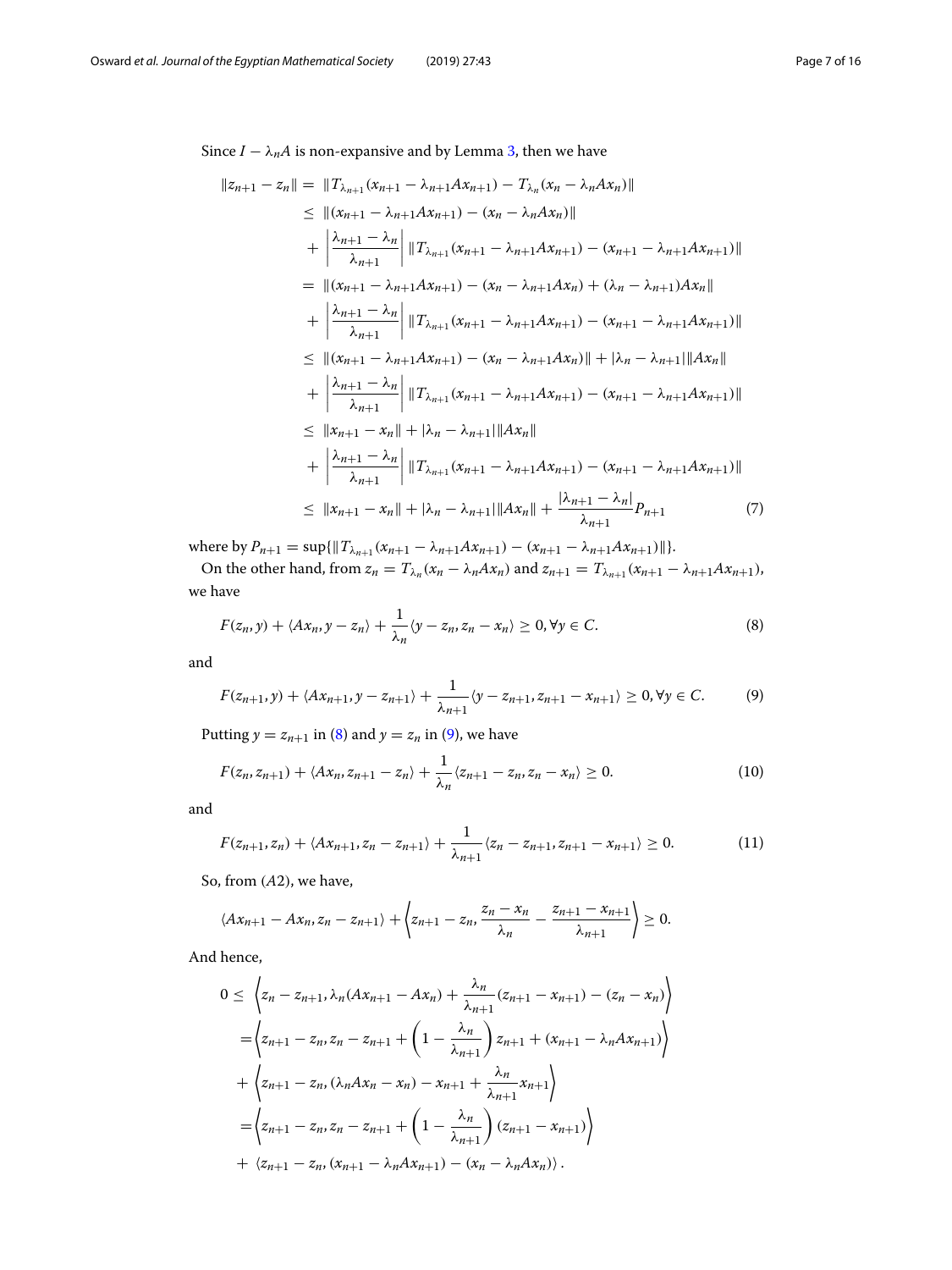It then follows that

$$
||z_{n+1} - z_n||^2 \leq ||z_{n+1} - z_n|| \left\{ \left| 1 - \frac{\lambda_n}{\lambda_{n+1}} \right| ||z_{n+1} - x_{n+1}|| + ||x_{n+1} - x_n|| \right\}
$$

And so, we have

$$
\|z_{n+1} - z_n\| \le \left|1 - \frac{\lambda_n}{\lambda_{n+1}}\right| \|z_{n+1} - x_{n+1}\| + \|x_{n+1} - x_n\|.
$$
 (12)

Using condition (ii), we obtain

<span id="page-7-2"></span>
$$
||z_{n+1} - z_n|| \le ||x_{n+1} - x_n|| + \frac{1}{\lambda_{n+1}} |\lambda_{n+1} - \lambda_n| ||z_{n+1} - x_{n+1}||
$$
  
\n
$$
\le ||x_{n+1} - x_n|| + \frac{1}{a} |\lambda_{n+1} - \lambda_n| M,
$$
\n(13)

where  $M = \sup_{n \ge 1} \|z_n - x_n\|$ . Hence, we have

<span id="page-7-0"></span>
$$
||z_n - z_{n-1}|| \le ||x_n - x_{n-1}|| + \frac{1}{a} |\lambda_n - \lambda_{n-1}| M.
$$
\n(14)

Consider

<span id="page-7-1"></span>
$$
||T^{n}z_{n} - T^{n-1}z_{n-1}|| \le ||T^{n}z_{n} - T^{n}z_{n-1}|| + ||T^{n}z_{n-1} - T^{n-1}z_{n-1}||
$$
  
\n
$$
\le k_{n}||z_{n} - z_{n-1}|| + ||T^{n}z_{n-1} - T^{n-1}z_{n-1}||. \tag{15}
$$

From  $(5)$ ,  $(14)$  and  $(15)$ , we have that

$$
||x_{n+1} - x_n|| = ||\alpha_n f(x_n) + (1 - \alpha_n) T^n z_n - \alpha_{n-1} f(x_{n-1}) - (1 - \alpha_{n-1}) T^{n-1} z_{n-1}||
$$
  
\n
$$
\leq \alpha_n \rho ||x_n - x_{n-1}|| + |\alpha_n - \alpha_{n-1}| (||f(x_{n-1}|| + ||T^{n-1} z_{n-1}||))
$$
  
\n
$$
+ (1 - \alpha_n) ||T^n z_n - T^{n-1} z_{n-1}||
$$
  
\n
$$
\leq \alpha_n \rho ||x_n - x_{n-1}|| + |\alpha_n - \alpha_{n-1}|K + (1 - \alpha_n) ||T^n z_n - T^{n-1} z_{n-1}||
$$
  
\n
$$
\leq \alpha_n \rho ||x_n - x_{n-1}|| + |\alpha_n - \alpha_{n-1}|K + (1 - \alpha_n)k_n||z_n - z_{n-1}||
$$
  
\n
$$
+ (1 - \alpha_n) ||T^n z_{n-1} - T^{n-1} z_{n-1}||
$$
  
\n
$$
\leq \alpha_n \rho ||x_n - x_{n-1}|| + |\alpha_n - \alpha_{n-1}|K + (1 - \alpha_n)(k_n - 1) ||z_n - z_{n-1}||
$$
  
\n
$$
+ (1 - \alpha_n) ||T^n z_{n-1} - T^{n-1} z_{n-1}|| + (1 - \alpha_n) ||z_n - z_{n-1}||
$$
  
\n
$$
\leq \alpha_n \rho ||x_n - x_{n-1}|| + |\alpha_n - \alpha_{n-1}|K + (k_n - 1) ||x_n - x_{n-1}||
$$
  
\n
$$
+ (k_n - 1) \frac{1}{a} |\lambda_n - \lambda_{n-1}|M + ||T^n z_{n-1} - T^{n-1} z_{n-1}||
$$
  
\n
$$
+ (1 - \alpha_n) \left[ ||x_n - x_{n-1}|| + \frac{1}{a} |\lambda_n - \lambda_{n-1}|M \right]
$$
  
\n
$$
\leq (1 - \alpha_n (1 - \rho - \epsilon)) ||x_n - x_{n-1}|| + |\alpha_n - \alpha_{n-1}|K + \frac{\epsilon \alpha_n}{a} |\lambda_n - \lambda_{n-1}|M
$$
  
\n
$$
+ ||T^n z
$$

where  $K = \sup\{\|f(x_n)\| + \|T^n z_n\|\}$ . Put  $s_n = \alpha_n(1 - \rho - \epsilon)$ ,  $\beta_n = \frac{|\lambda_n - \lambda_{n-1}|}{a}M$  and  $\gamma_n = (1 + \alpha_n(2\epsilon + \rho))\frac{|\lambda_n - \lambda_{n-1}|}{a}M + |\alpha_n - \alpha_{n-1}|K + ||T^n z_{n-1} - T^{n-1} z_{n-1}||$ . Then,

$$
||x_{n+1} - x_n|| \le (1 - s_n) ||x_n - x_{n-1}|| + s_n \beta_n + \gamma_n
$$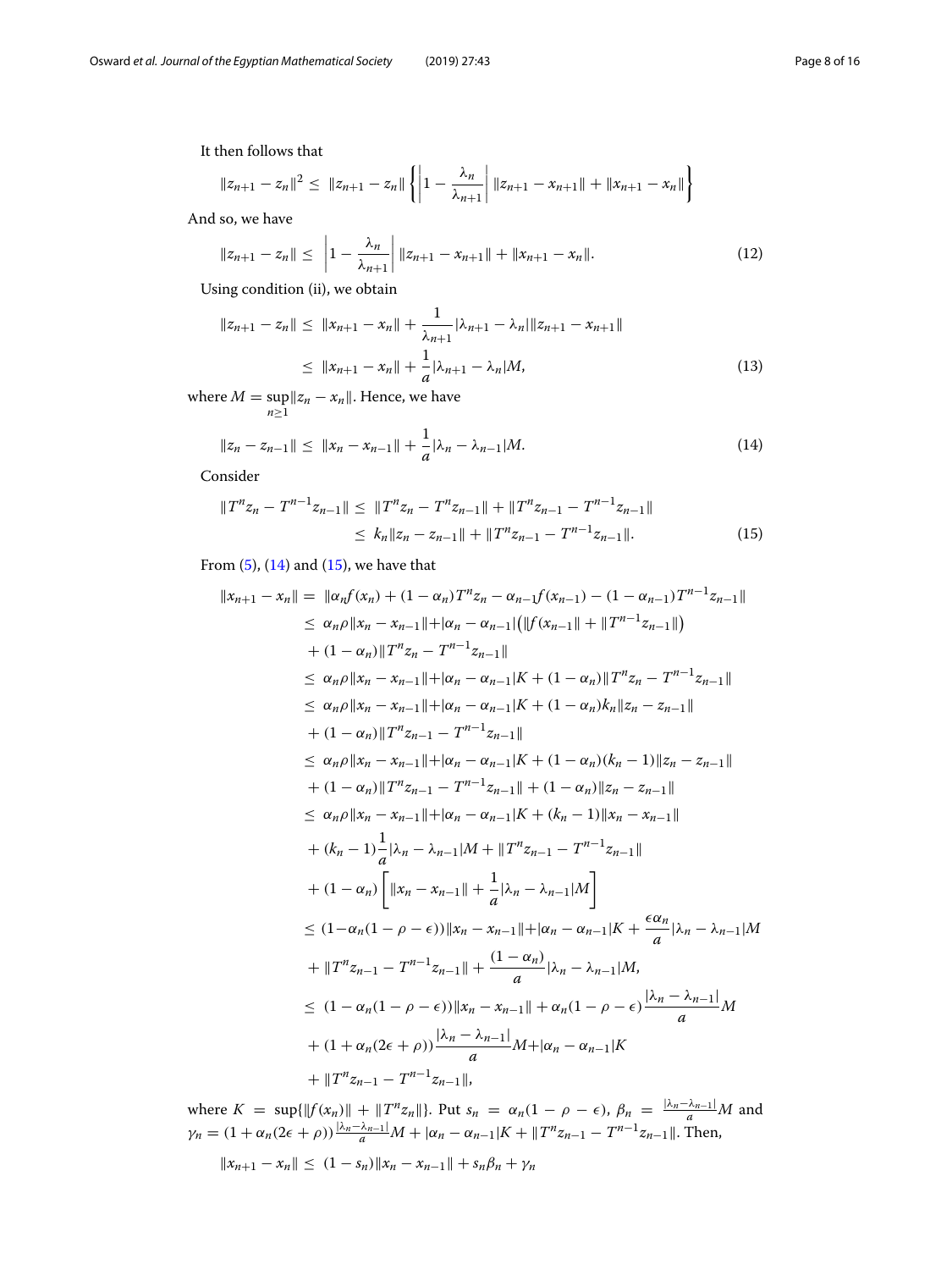Using Lemma [4,](#page-3-1) we have

<span id="page-8-3"></span>
$$
\lim_{n \to \infty} \|x_{n+1} - x_n\| = 0. \tag{16}
$$

Further by [\(13\)](#page-7-2) with the condition that  $\lim_{n\to\infty} (\lambda_n - \lambda_{n+1}) = 0$ , we get

<span id="page-8-0"></span>
$$
\lim_{n \to \infty} \|z_{n+1} - z_n\| = 0. \tag{17}
$$

Since  $x_n = \alpha_{n-1} f(x_{n-1}) + (1 - \alpha_{n-1}) T^{n-1} z_{n-1}$ , we have

$$
||x_n - T^n z_n|| \le ||x_n - T^{n-1} z_{n-1}|| + ||T^{n-1} z_{n-1} - T^n z_n||
$$
  
\n
$$
\le ||x_n - T^{n-1} z_{n-1}|| + ||T^{n-1} z_{n-1} - T^n z_{n-1}|| + ||T^n z_{n-1} - T^n z_n||
$$
  
\n
$$
\le \alpha_{n-1} ||f(x_{n-1}) - T^{n-1} z_{n-1}||
$$
  
\n
$$
+ ||T^{n-1} z_{n-1} - T^n z_{n-1}|| + k_n ||z_{n-1} - z_n||.
$$

From [\(17\)](#page-8-0) with  $\alpha_n \to 0$  as  $n \to \infty$  and *T* is asymptotically regular on *C*. It follows that

<span id="page-8-1"></span>
$$
\lim_{n \to \infty} \|T^n z_n - x_n\| = 0. \tag{18}
$$

Now, we have to prove that

$$
\lim_{n\to\infty}||Tx_n-x_n||=0.
$$

To show this, we first prove that

$$
\lim_{n\to\infty}||z_n-x_n||=0.
$$

With the fact that A is  $\alpha$ -inverse strongly monotone, let us consider the following:

$$
||z_n - z||^2 = ||T_{\lambda_n}(I - \lambda_n A)x_n - T_{\lambda_n}(I - \lambda_n A)z||^2
$$
  
\n
$$
\leq ||(I - \lambda_n A)x_n - (I - \lambda_n A)z||^2
$$
  
\n
$$
= ||(x_n - z) - \lambda_n (Ax_n - Az||^2)
$$
  
\n
$$
= ||x_n - z||^2 - 2\lambda_n \langle x_n - z, Ax_n - Az \rangle + \lambda_n^2 ||Ax_n - Az||^2
$$
  
\n
$$
\leq ||x_n - z||^2 - 2\lambda_n \alpha ||Ax_n - Az||^2 + \lambda_n^2 ||Ax_n - Az||^2
$$
  
\n
$$
= ||x_n - z||^2 + \lambda_n (\lambda_n - 2\alpha) ||Ax_n - Az||^2.
$$
 (19)

From the convexity of  $\Vert . \Vert^2$ , [\(18\)](#page-8-1), and [\(19\)](#page-8-2), we have

<span id="page-8-4"></span><span id="page-8-2"></span>
$$
||x_{n+1} - z||^2 = ||\alpha_n f(x_n) - \alpha_n z + \alpha_n z + (1 - \alpha_n) T^n z_n - z||^2
$$
  
\n
$$
= ||\alpha_n f(x_n) - z| + (1 - \alpha_n) (T^n z_n - z)||^2
$$
  
\n
$$
\leq \alpha_n ||(f(x_n) - z||^2 + (1 - \alpha_n) ||T^n z_n - z||^2
$$
  
\n
$$
\leq \alpha_n ||(f(x_n) - z||^2 + (1 - \alpha_n) k_n^2 ||z_n - z||^2
$$
(20)  
\n
$$
\leq \alpha_n ||f(x_n) - z||^2 + (1 - \alpha_n) k_n^2 ||x_n - z||^2
$$
  
\n
$$
+ \lambda_n (\lambda_n - 2\alpha) ||Ax_n - Az||^2
$$
  
\n
$$
= \alpha_n ||f(x_n) - z||^2 + (1 - \alpha_n) k_n^2 ||x_n - z||^2
$$
  
\n
$$
+ \lambda_n (\lambda_n - 2\alpha) (1 - \alpha_n) k_n^2 ||Ax_n - Az||^2
$$
(21)  
\n
$$
= \alpha_n ||f(x_n) - z||^2 + (1 - \alpha_n) (k_n^2 - 1) ||x_n - z||^2
$$
  
\n
$$
+ (1 - \alpha_n) ||x_n - z||^2 + \lambda_n (\lambda_n - 2\alpha) (1 - \alpha_n) k_n^2 ||Ax_n - Az||^2
$$
  
\n
$$
\leq \alpha_n ||f(x_n) - z||^2 + (1 - \alpha_n) (k_n^2 - 1) ||x_n - z||^2 + ||x_n - z||^2
$$
  
\n
$$
+ \lambda_n (\lambda_n - 2\alpha) (1 - \alpha_n) k_n^2 ||Ax_n - Az||^2
$$
(22)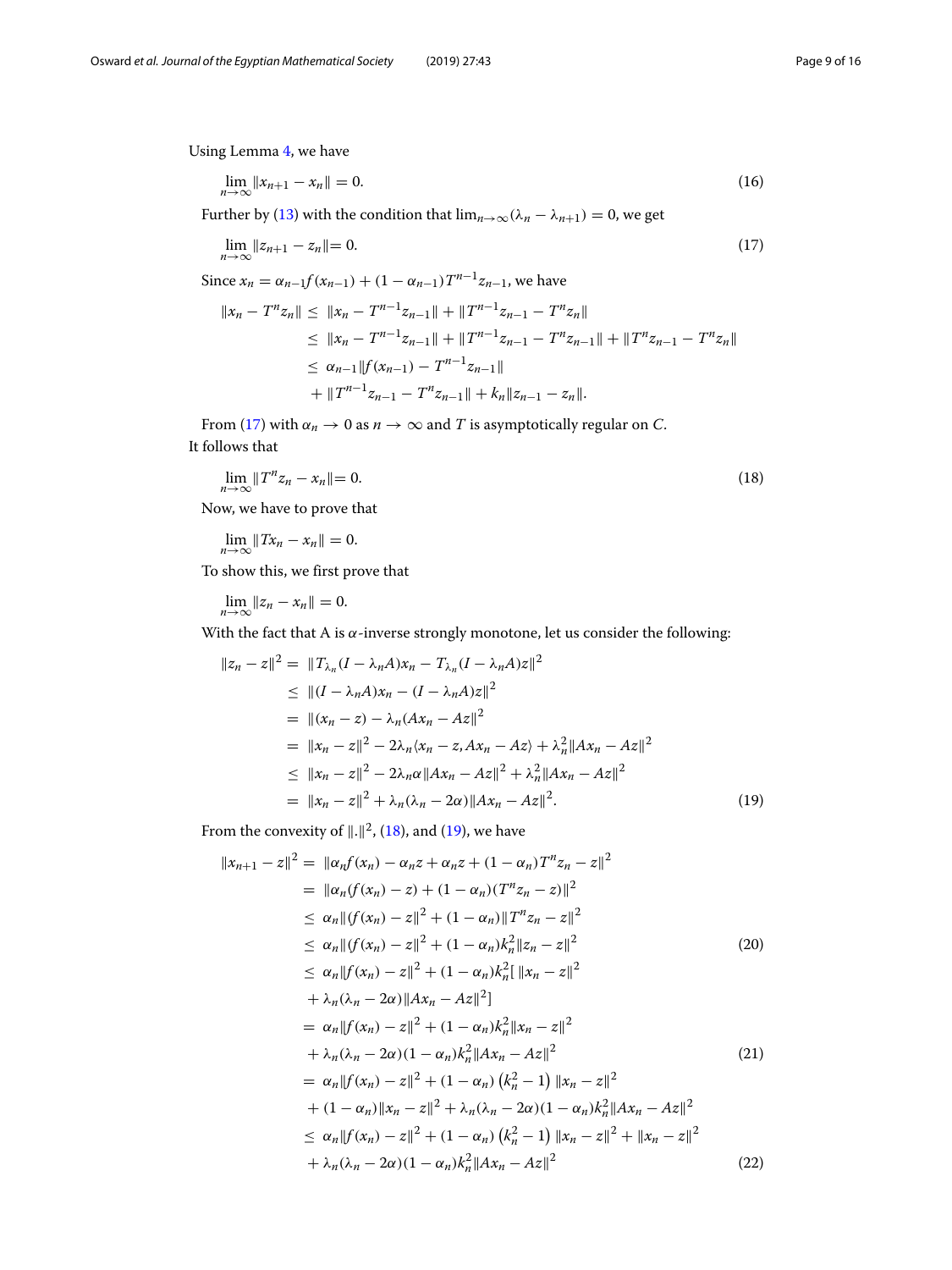which implies that

$$
\lambda_n (2\alpha - \lambda_n)(1 - \alpha_n)k_n^2 \|Ax_n - Az\|^2 \leq \alpha_n \|f(x_n) - z\|^2 + (1 - \alpha_n)(k_n^2 - 1)\|x_n - z\|^2
$$
  
+ 
$$
\|x_n - z\|^2 - \|x_{n+1} - z\|^2.
$$

Since  $\lim_{n\to\infty} \alpha_n = 0$ ,  $\lim_{n\to\infty} k_n = 1$  and both  $\{f(x_n)\}$  and  $\{x_n\}$  are bounded by [\(16\)](#page-8-3), we have

$$
\lim_{n \to \infty} \|Ax_n - Az\| = 0. \tag{23}
$$

Since  $(I - \lambda_n A)$  is non-expansive and by Lemma [2,](#page-2-1) we have

$$
||z_n - z||^2 = ||T_{\lambda_n}(x_n - \lambda_n A x_n) - T_{\lambda_n}(z - \lambda_n A z)||^2
$$
  
\n
$$
\leq \langle z_n - z, (x_n - \lambda_n A x_n) - (z - \lambda_n A z) \rangle
$$
  
\n
$$
= \frac{1}{2} (||(x_n - \lambda_n A x_n) - (z - \lambda_n A z)||^2 + ||z_n - z||^2)
$$
  
\n
$$
- \frac{1}{2} (||(x_n - \lambda_n A x_n) - (z - \lambda_n A z) - (z_n - z)||^2)
$$
  
\n
$$
= \frac{1}{2} (||(I - \lambda_n A) x_n - (I - \lambda_n A) z||^2 + ||z_n - z||^2)
$$
  
\n
$$
- \frac{1}{2} (||(x_n - z_n) - \lambda_n (Ax_n - Az)||^2)
$$
  
\n
$$
\leq \frac{1}{2} (||x_n - z||^2 + ||z_n - z||^2 - ||(x_n - z_n) - \lambda_n (Ax_n - Az)||^2)
$$
  
\n
$$
\leq \frac{1}{2} (||x_n - z||^2 + ||z_n - z||^2 - ||x_n - z_n||^2 + 2\lambda_n \langle x_n - z_n, Ax_n - Az \rangle)
$$
  
\n
$$
- \frac{1}{2} \lambda_n^2 ||Ax_n - Az||^2
$$

which implies that

<span id="page-9-0"></span>
$$
||z_n - z||^2 \le ||x_n - z||^2 - ||x_n - z_n||^2 + 2\lambda_n \langle x_n - z_n, Ax_n - Az \rangle - \lambda_n^2 ||Ax_n - Az||^2.
$$
\n(24)

From  $(20)$  and  $(24)$ , we have

$$
||x_{n+1} - z||^2 \leq \alpha_n ||f(x_n) - z||^2 + (1 - \alpha_n)k_n^2 (||x_n - z||^2 - ||x_n - z_n||^2)
$$
  
+  $2\lambda_n (1 - \alpha)k_n^2 ((x_n - z_n, Ax_n - Az) - \lambda_n^2 ||Ax_n - Az||^2)$   
 $\leq \alpha_n ||f(x_n) - z||^2 + (1 - \alpha_n)k_n^2 ||x_n - z||^2 - (1 - \alpha_n)k_n^2 ||x_n - z_n||^2$   
+  $2(1 - \alpha_n)k_n^2 \lambda_n ||x_n - z_n|| ||Ax_n - Az|| - (1 - \alpha_n)k_n^2 \lambda_n^2 ||Ax_n - Az||^2$   
 $\leq \alpha_n ||f(x_n) - z||^2 + (1 - \alpha_n)k_n^2 ||x_n - z||^2 - (1 - \alpha_n)k_n^2 ||x_n - z_n||^2$   
+  $2(1 - \alpha_n)k_n^2 \lambda_n ||x_n - z_n|| ||Ax_n - Az||$   
=  $\alpha_n ||f(x_n) - z||^2 + (1 - \alpha_n)(k_n^2 - 1) ||x_n - z||^2 + (1 - \alpha_n) ||x_n - z||^2$   
-  $(1 - \alpha_n)k_n^2 ||x_n - z_n||^2 + 2(1 - \alpha_n)k_n^2 \lambda_n ||x_n - z_n|| ||Ax_n - Az||)$   
 $\leq \alpha_n ||f(x_n) - z||^2 + (1 - \alpha_n)(k_n^2 - 1) ||x_n - z||^2 + ||x_n - z||^2$   
-  $(1 - \alpha_n)k_n^2 ||x_n - z_n||^2 + 2(1 - \alpha_n)k_n^2 \lambda_n ||x_n - z_n|| ||Ax_n - Az||.$ 

Hence,

$$
(1 - \alpha_n)k_n^2 \|x_n - z_n\|^2 \leq \alpha_n \|f(x_n) - z\|^2 + (1 - \alpha_n) (k_n^2 - 1) \|x_n - z\|^2 + \|x_n - z\|^2
$$

$$
- \|x_{n+1} - z\|^2 + 2(1 - \alpha_n)k_n^2 \lambda_n \|x_n - z_n\| \|Ax_n - Az\|.
$$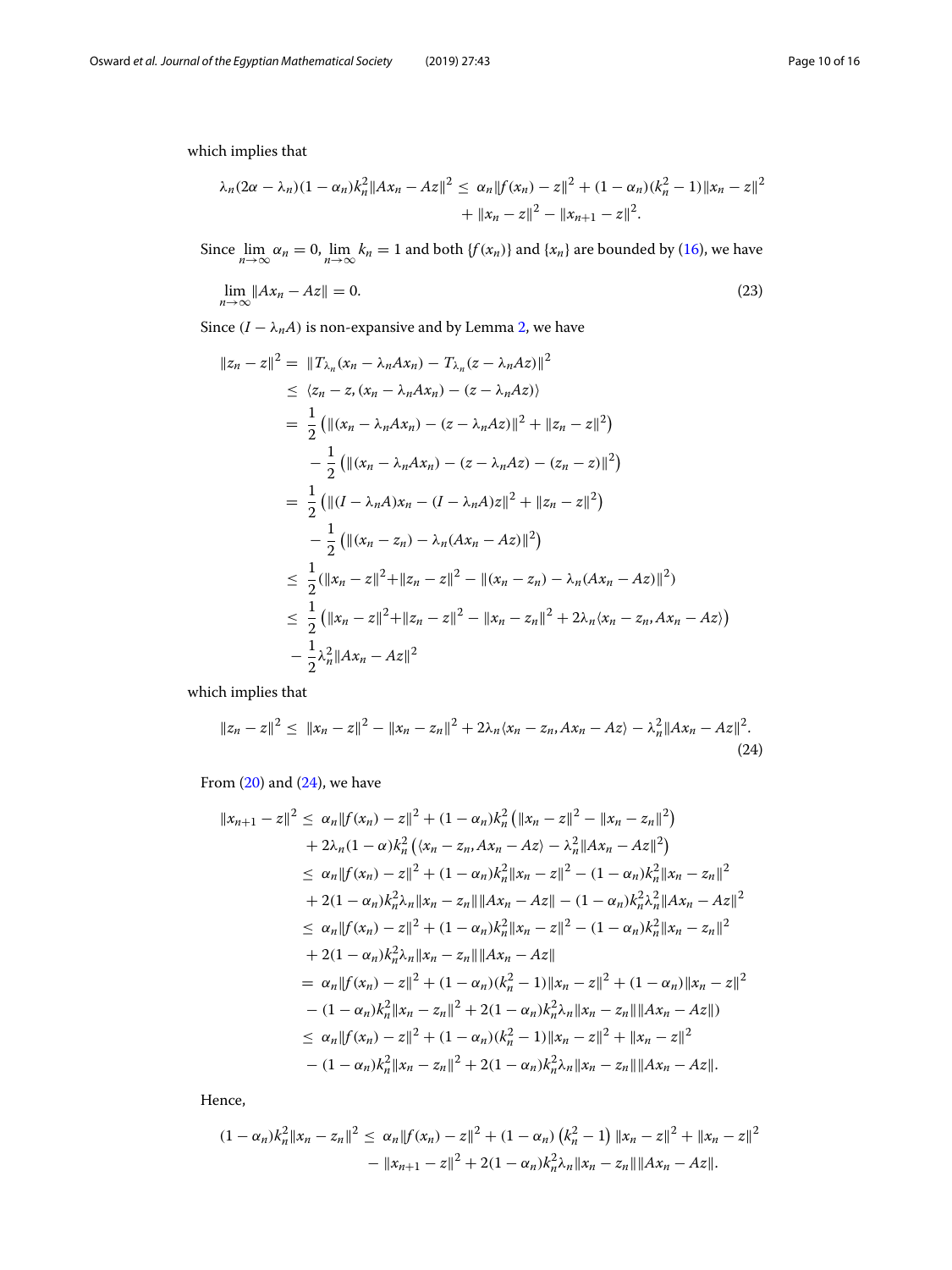Since  $\alpha_n \to 0$ ,  $k_n \to 1$  as  $n \to \infty$  and  $\{x_n\}$ ,  $\{z_n\}$  are bounded with  $\lim_{n \to \infty} ||x_n - z||^2 - ||x_{n+1} - z||^2 = 0$ , we have

<span id="page-10-0"></span>
$$
\lim_{n \to \infty} \|x_n - z_n\| = 0. \tag{25}
$$

Combining [\(16\)](#page-8-3) and [\(25\)](#page-10-0) we have,  $||z_n - x_{n+1}|| \le ||z_n - x_n|| + ||x_n - x_{n+1}||$ which implies that

$$
\lim_{n \to \infty} \|z_n - x_{n+1}\| = 0. \tag{26}
$$

Since  $||T^n z_n - z_n|| \le ||T^n z_n - x_n|| + ||x_n - z_n||$  and from [\(18\)](#page-8-1) and [\(25\)](#page-10-0)

<span id="page-10-1"></span>
$$
\lim_{n\to\infty}||T^nz_n-z_n||=0.\tag{27}
$$

Let  $k = \sup_{n \in \mathbb{N}} k_n < \infty$ . Consequently, by [\(17\)](#page-8-0) and [\(27\)](#page-10-1)

$$
||Tz_{n} - z_{n}|| \le ||Tz_{n} - T^{n+1}z_{n}|| + ||T^{n+1}z_{n} - T^{n+1}z_{n+1}||
$$
  
+  $||T^{n+1}z_{n+1} - z_{n+1}|| + ||z_{n+1} - z_{n}||$   
 $\le K_1 ||z_{n} - T^{n}z_{n}|| + K_{n+1} ||z_{n} - z_{n+1}||$   
+  $||T^{n+1}z_{n+1} - z_{n+1}|| + ||z_{n+1} - z_{n}||$   
=  $k_1 ||z_{n} - T^{n}z_{n}|| + (k_{n+1} + 1) ||z_{n} - z_{n+1}|| + ||T^{n+1}z_{n+1} - z_{n+1}||$   
 $\le K ||z_{n} - T^{n}z_{n}|| + (k + 1) ||z_{n} - z_{n+1}|| + ||T^{n+1}z_{n+1} - z_{n+1}||$ 

This implies that

$$
\lim_{n\to\infty}||Tz_n-z_n||=0.
$$

Further, we have the following result:

$$
||Tx_n - x_n|| \le ||Tx_n - Tx_n|| + ||Tx_n - z_n|| + ||z_n - x_n||
$$
  
\n
$$
\le k_1 ||x_n - z_n|| + ||Tx_n - z_n|| + ||z_n - x_n||
$$
  
\n
$$
\le (k_1 + 1) ||x_n - z_n|| + ||Tx_n - z_n||
$$

which implies that

$$
\lim_{n \to \infty} \|Tx_n - x_n\| = 0. \tag{28}
$$

Since  $P_{F(T) ∩ E P(F,A)} f : C → C$  is a  $\rho$ -contraction mapping, therefore, by Banach contraction principle, there exists a unique  $z_0 \in F(T) \cap EP(F,A)$  such that  $z_0 =$ *P<sub>F(T)∩EP*(*F*,*A*) $f$ (*z*<sub>0</sub>). We shall show that</sub>

$$
\lim_{n \to \infty} \langle f(z_0) - z_0, x_n - z_0 \rangle \le 0. \tag{29}
$$

Since  $\{x_n\}$  is bounded sequence, we can choose a subsequence  $\{x_{n_i}\}$  of  $\{x_n\}$  such that

<span id="page-10-2"></span>
$$
\limsup_{n\to\infty}\langle f(z_0)-z_0,x_n-z_0\rangle=\lim_{i\to\infty}\langle f(z_0)-z_0,x_{n_i}-z_0\rangle.
$$
\n(30)

Without loss of generality, we may assume that  $x_{n_i} \rightharpoonup \omega$ . Since *C* is closed and convex, *C* is weakly closed. So, we have  $\omega \in C$ . Now, we will show that  $\omega \in F(T)$ . In fact, since  $x_{n_i} \rightharpoonup \omega$  and  $x_n - Tx_n \rightarrow 0$  by Lemma [5,](#page-3-2) we find that  $\omega \in F(T)$ .

Next, we show that  $\omega \in EP(F, A)$ . From [\(25\)](#page-10-0), we have  $z_{n_i} \rightharpoonup \omega$ .

Since  $z_n = T_{\lambda_n}(x_n - \lambda_n A x_n)$ , that is

 $F(z_n, y) + \langle Ax_n, y - z_n \rangle + \frac{1}{\lambda_n} \langle y - z_n, z_n - x_n \rangle \geq 0, \forall y \in C$ . From (*A*2), we have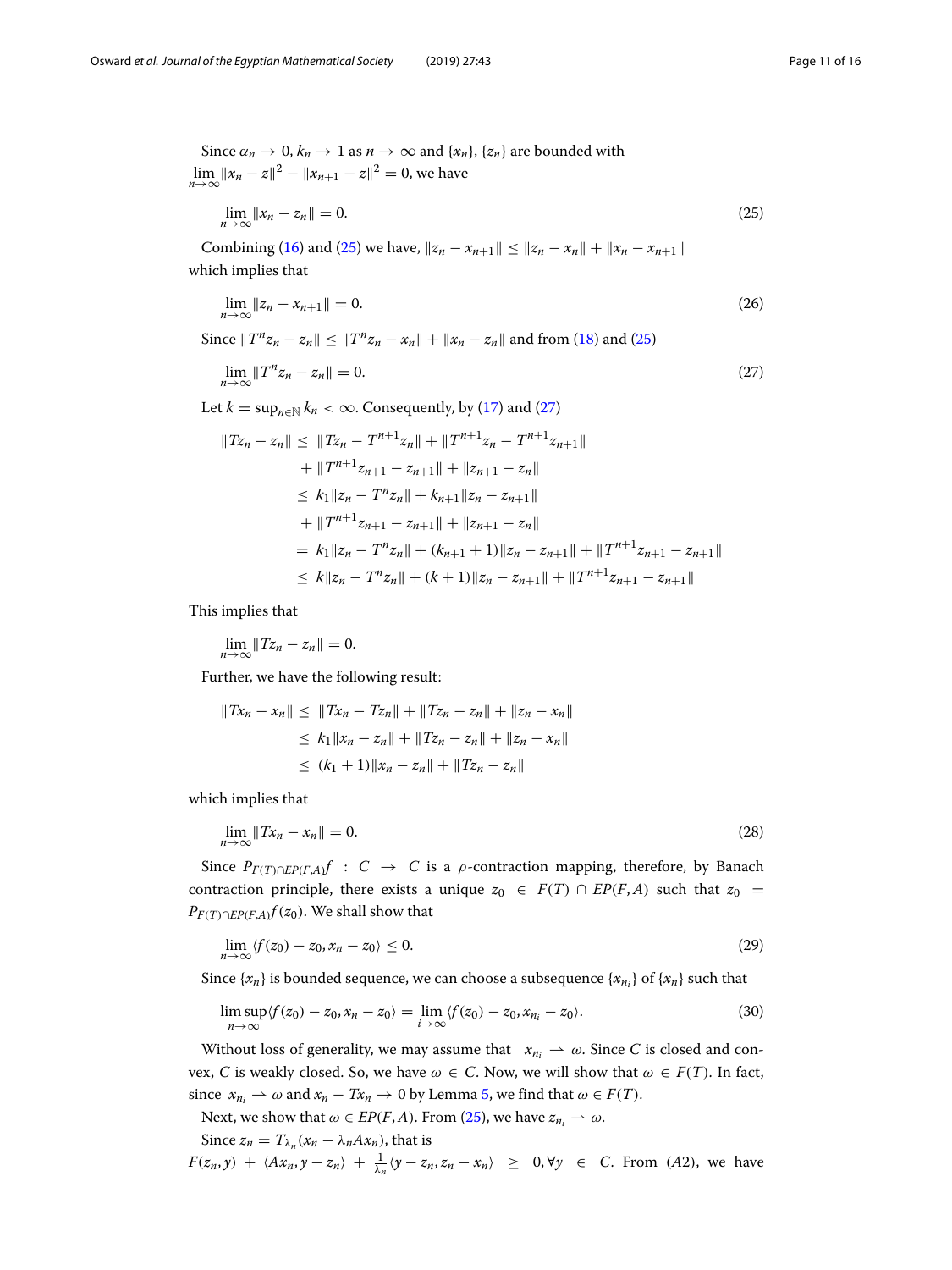$\langle Ax_n, y - z_n \rangle + \frac{1}{\lambda_n} \langle y - z_n, z_n - x_n \rangle \ge F(y, z_n), \forall y \in C.$ Replacing  $n$  with  $n_i$  in the above inequality, we have,

<span id="page-11-0"></span>
$$
\langle Ax_{n_i}, y - z_{n_i} \rangle + \frac{1}{\lambda_{n_i}} \langle y - z_{n_i}, z_{n_i} - x_{n_i} \rangle \ge F(y, z_{n_i}). \tag{31}
$$

Put  $z_t = ty + (1 - t)\omega$  for all  $t \in (0, 1]$  and  $y \in C$ . Then, we have  $z_t \in C$ . So, from [\(31\)](#page-11-0) we have

$$
\langle z_t - z_{n_i}, Az_t \rangle \geq \langle z_t - z_{n_i}, Az_t \rangle - \langle z_t - z_{n_i}, Ax_{n_i} \rangle - \langle z_t - z_{n_i}, \frac{z_{n_i} - x_{n_i}}{\lambda_{n_i}} \rangle + F(z_t, z_{n_i})
$$

$$
= \langle z_t - z_{n_i}, Az_t - Az_{n_i} \rangle + \langle z_t - z_{n_i}, Az_{n_i} - Ax_{n_i} \rangle
$$

$$
- \langle z_t - z_{n_i}, \frac{z_{n_i} - x_{n_i}}{\lambda_{n_i}} \rangle + F(z_t, z_{n_i}).
$$

Since  $\lim_{n \to \infty} ||z_{n_i} - x_{n_i}|| = 0$ , we have  $\lim_{n \to \infty} ||Az_{n_i} - Ax_{n_i}|| = 0$ .

Further from monotonicity of *A*, we have  $\langle z_t - z_{n_i}, Az_t - Az_{n_i} \rangle \geq 0$ . It follows from (*A*4) that

<span id="page-11-1"></span>
$$
F(z_t, \omega) \le \lim_{n \to \infty} F(z_t, z_{n_i}) \le \lim_{n \to \infty} \langle Az_t, z_t - z_{n_i} \rangle = \langle Az_t, z_t - \omega \rangle \tag{32}
$$

From  $(A1)$ ,  $(A4)$ , and  $(32)$ , we have

$$
0 = F(z_t, z_t) \le tF(z_t, y) + (1 - t)F(z_t, \omega)
$$
  
 
$$
\le tF(z_t, y) + (1 - t)\langle z_t - \omega, Az_t \rangle.
$$

But  $z_t - \omega = ty + (1 - t)\omega - \omega = t(y - \omega)$ . So, we have the following  $0 = F(z_t, z_t) \le$  $tF(z_t, y) + (1-t)t\langle y - \omega, Az_t \rangle$  and hence  $0 \le F(z_t, y) + (1-t)\langle y - \omega, Az_t \rangle$ . Letting  $t \to 0$ , we have for each  $y \in C$ ,

$$
0 \le F(\omega, y) + \langle y - \omega, A\omega \rangle.
$$
  
\n
$$
\implies \omega \in EP(F, A).
$$
\n(33)

Since  $\omega \in F(T) \cap EP(F, A)$ , from [\(30\)](#page-10-2) and the property of metric projection, we have

<span id="page-11-2"></span>
$$
\limsup_{n \to \infty} \langle f(z_0) - z_0, x_n - z_0 \rangle = \lim_{i \to \infty} \langle f(z_0) - z_0, x_{n_i} - z_0 \rangle
$$
  
=  $\langle f(z_0) - z_0, \omega - z_0 \rangle \le 0.$  (34)

Finally, we prove that  $\lim_{n\to\infty}$   $||x_n - z_0|| = 0$ .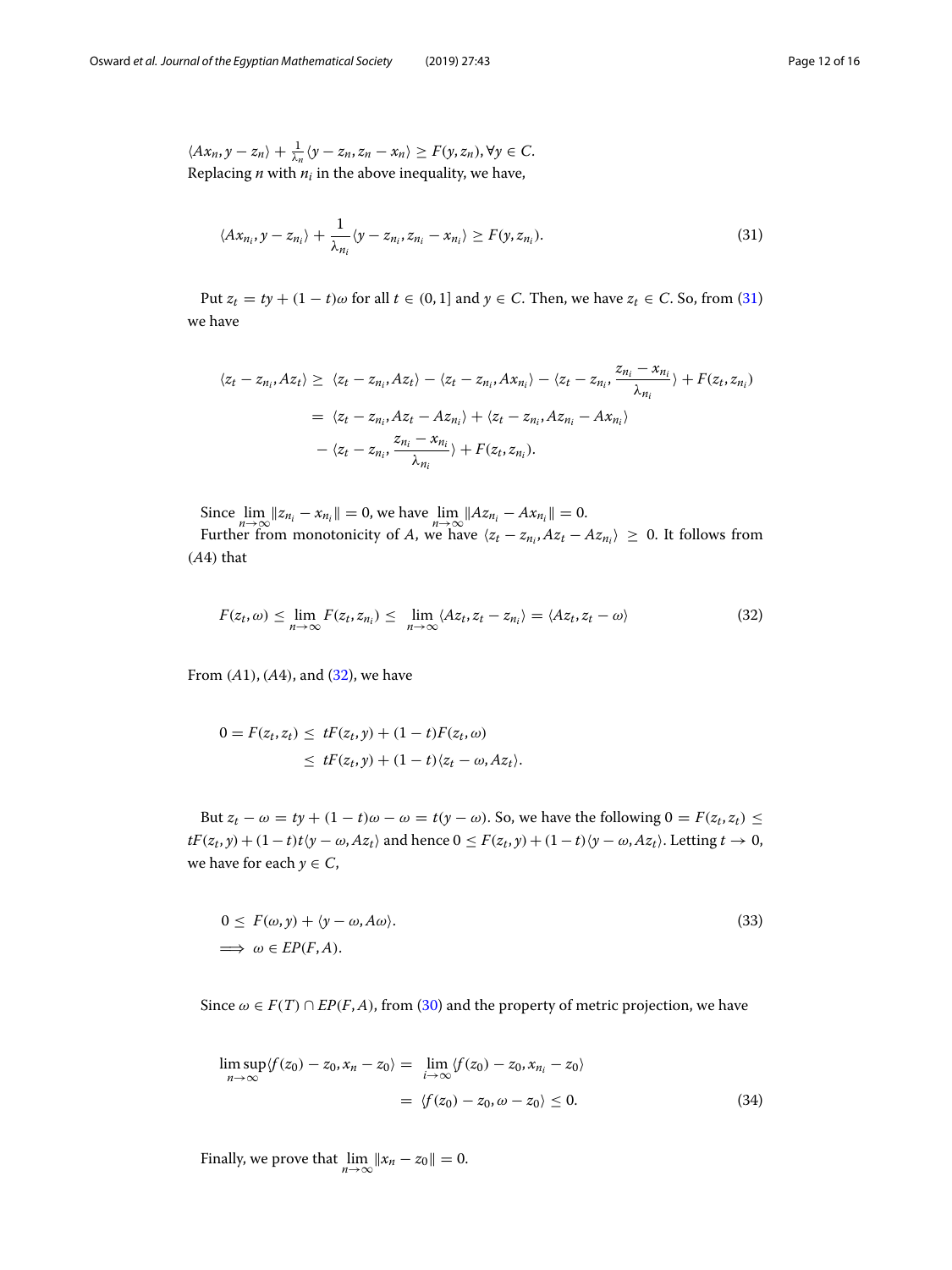From [\(5\)](#page-4-0) and Lemma [6,](#page-3-3) we obtain

$$
||x_{n+1} - z_0||^2 = ||\alpha_n(f(x_n) - z_0) + (1 - \alpha_n)(T^n z_n - z_0)||^2
$$
  
\n
$$
\leq (1 - \alpha_n)^2 ||T^n z_n - z_0||^2 + 2(\alpha_n(f(x_n) - z_0), x_{n+1} - z_0)
$$
  
\n
$$
= (1 - \alpha_n)^2 ||T^n z_n - z_0||^2 + 2\alpha_n(f(x_n) - z_0, x_{n+1} - z_0)
$$
  
\n
$$
\leq [(1 - \alpha_n)k_n]^2 ||z_n - z_0||^2 + 2\alpha_n(f(x_n) - z_0, x_{n+1} - z_0)
$$
  
\n
$$
= [(1 - \alpha_n)k_n]^2 ||z_n - z_0||^2 + 2\alpha_n(f(x_n) - f(z_0), x_{n+1} - z_0)
$$
  
\n
$$
+ 2\alpha_n(f(z_0) - z_0, x_{n+1} - z_0)
$$
  
\n
$$
\leq [(1 - \alpha_n)k_n]^2 ||x_n - z_0||^2 + 2\alpha_n(f(x_n) - f(z_0), x_{n+1} - z_0)
$$
  
\n
$$
+ 2\alpha_n(f(z_0) - z_0, x_{n+1} - z_0)
$$
  
\n
$$
\leq [(1 - \alpha_n)k_n]^2 ||x_n - z_0||^2 + 2\alpha_n\rho ||x_n - z_0|| ||x_{n+1} - z_0||
$$
  
\n
$$
+ 2\alpha_n(f(z_0) - z_0, x_{n+1} - z_0)
$$
  
\n
$$
\leq [(1 - \alpha_n)k_n]^2 ||x_n - z_0||^2 + \alpha_n\rho (||x_n - z_0||^2 + ||x_{n+1} - z_0||^2)
$$
  
\n
$$
+ 2\alpha_n(f(z_0) - z_0, x_{n+1} - z_0)
$$
  
\n
$$
= [(1 - \alpha_n)(k_n - 1) + (1 - \alpha_n)^2 ||x_n - z_0||^2 + \alpha_n\rho ||x_n - z_0||^2
$$
  
\n
$$
+ \alpha_n\rho ||x_{n+1} - z_0||^2 + 2\alpha_n(f(z_0) - z_0, x_{n+1} - z_0)
$$
  
\n
$$
=
$$

Let  $P_n = \sup_{n \in \mathbb{N}} ||x_n - z_0||^2$ , so now we have

$$
||x_{n+1} - z_0||^2 \le \frac{1 - (2 - \rho)\alpha_n}{1 - \rho\alpha_n} ||x_n - z_0||^2 + \frac{\alpha_n^2 + (k_n - 1)^2 + 2(k_n - 1)}{1 - \rho\alpha_n} P_n
$$
  
+ 
$$
\frac{2\alpha_n}{1 - \rho\alpha_n} \langle f(z_0) - z_0, x_{n+1} - z_0 \rangle
$$
  
= 
$$
\left[ 1 - \frac{(2 - \rho)\alpha_n}{1 - \rho\alpha_n} \right] ||x_n - z_0||^2 + \frac{\alpha_n^2 + (k_n - 1)^2 + 2(k_n - 1)}{1 - \rho\alpha_n} P_n
$$
  
+ 
$$
\frac{2\alpha_n}{1 - \rho\alpha_n} \langle f(z_0) - z_0, x_{n+1} - z_0 \rangle
$$
  
= 
$$
(1 - a_n) ||x_n - z_0||^2 + a_n \beta_n,
$$

where  $\beta_n = \frac{\alpha_n^2 + (k_n - 1)^2 + 2(k_n - 1)}{2(1 - \rho)\alpha_n} P_n + \frac{1}{1 - \rho} \langle f(z_0) - z_0, x_{n+1} - z_0 \rangle$  and  $a_n = \frac{2(1 - \rho)\alpha_n}{1 - \rho\alpha_n}$ . Since lim<sub>*n*→∞</sub> *a<sub>n</sub>* = 0,  $\sum_{n=0}^{\infty} a_n = \infty$ , and lim sup  $\beta_n \le 0$  by [\(34\)](#page-11-2), then by Lemma [7,](#page-3-4) we conclude that  $\lim_{n \to \infty} ||x_n - z_0|| = 0.$ 

### **Applications**

Using our main theorem (Theorem [2\)](#page-4-1), we obtain strong convergence theorems in Hilbert space.

**Theorem 3** Let C be a nonempty closed convex and bounded subset of H. Let  $F: C \times C \rightarrow$ R *be a bifunction satisfying* (A1), (A2), (A3), and (A4). Let  $f : C \rightarrow C$  be  $\rho$ -contraction *mapping, and let*  $T : C \to C$  *be asymptotically nonexpansive mapping. Assume that*  $T$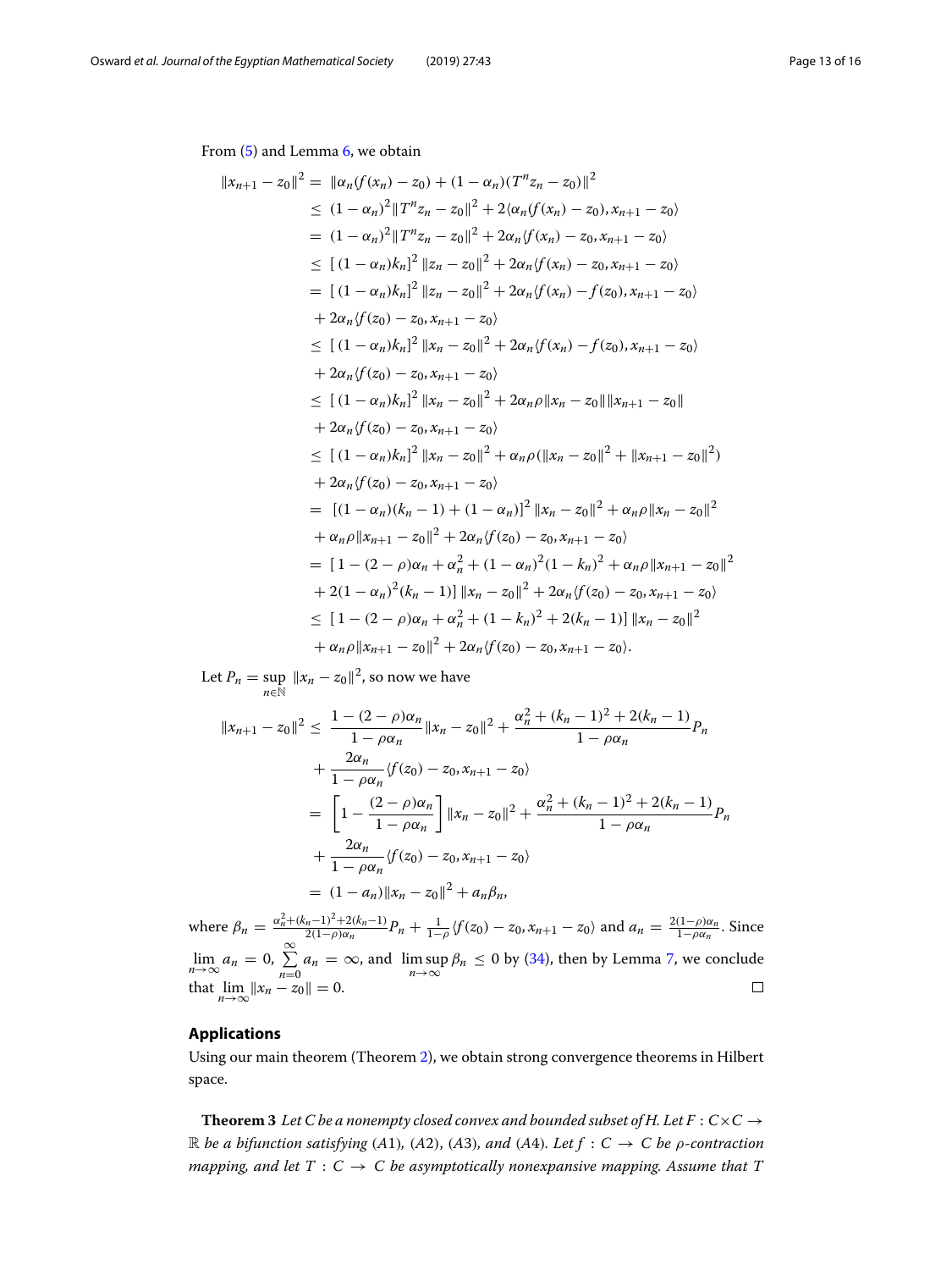*is asymptotically regular on C such that*  $F(T) \cap EP(F) \neq \emptyset$ *. Let*  $\{\alpha_n\} \subset [0,1]$  *and*  $\{\lambda_n\} \subset$  $[0, 2\alpha]$  *satisfy* 

- (i)  $\lim_{n\to\infty} \alpha_n = 0, \sum_{n=1}^{\infty}$  $\sum_{n=1}^{\infty} \alpha_n = \infty$
- (*ii*)  $0 < a \leq \lambda_n \leq b < 2\alpha$ ,
- (iii)  $\lim_{n\to\infty} (\lambda_n \lambda_{n+1}) = 0,$
- (iv)  $\lim_{n\to\infty}\frac{k_n-1}{\alpha_n}=0.$

*For*  $x_1 \in C$ , *if*  $\{x_n\}$  *is the sequence defined by the iterative scheme [\(5\)](#page-4-0), then*  $\{x_n\}$  *converges strongly to z* =  $P_{F(T) \cap E P(F)} f(z)$ *.* 

*Proof* In theorem [\(2\)](#page-4-1), put  $A \equiv 0$ . We obtain that  $F(z_n, y) + \frac{1}{\lambda_n} \langle y - z_n, z_n - x_n \rangle \ge 0$ ,  $\forall y \in C$ . Then, for all  $\alpha \in (0, \infty)$ , we have  $\langle x - y, Ax - Ay \rangle \ge \alpha ||Ax - Ay||^2 = 0$ ,  $\forall x, y \in C$ . Thus, we obtain the desired result by Theorem [2.](#page-4-1)  $\Box$ 

**Theorem 4** *Let C be a nonempty closed convex and bounded subset of a real Hilbert space H. Let f* :  $C \rightarrow C$  *be*  $\rho$ -contraction mapping, A be an  $\alpha$ -inverse strongly monotone *mapping of C into H, and T : C*  $\rightarrow$  *C be asymptotically nonexpansive mapping. Assume that T is asymptotically regular on C such that*  $F(T) \cap VI(C, A) \neq \emptyset$ *. Let*  $\{\alpha_n\} \subset [0, 1]$  *and* {λ*n*} ⊂[ 0, 2α] *satisfy*

- (i)  $\lim_{n\to\infty} \alpha_n = 0, \sum_{n=1}^{\infty}$  $\sum_{n=1}^{\infty} \alpha_n = \infty$
- (*ii*)  $0 < a \leq \lambda_n \leq b < 2\alpha$ ,
- (iii)  $\lim_{n\to\infty} (\lambda_n \lambda_{n+1}) = 0,$
- 

$$
(iv) \quad \lim_{n\to\infty}\frac{k_n-1}{\alpha_n}=0.
$$

*For*  $x_1 \in C$ , *if*  $\{x_n\}$  *is the sequence defined by the iterative scheme* [\(5\)](#page-4-0)*, then*  $\{x_n\}$  *converges strongly to z* =  $P_{F(T) \cap VI(C,A)} f(z)$ *.* 

*Proof* In Theorem [2,](#page-4-1) put  $F \equiv 0$ . Then, we obtain that  $\langle Ax_n, y - z_n \rangle + \frac{1}{\lambda_n} \langle y - z_n, z_n - x_n \rangle \ge$ 0,  $\forall \gamma$  ∈ *C*,  $\forall n \in \mathbb{N}$ .

This implies that  $\langle x_n - \lambda_n A x_n - z_n, z_n - y \rangle \ge 0$ ,  $\forall y \in C$ . So, we find that  $z_n = P_C(x_n - y)$  $\lambda_n A x_n$ ). Then, we obtain the desired result from Theorem [2.](#page-4-1)  $\Box$ 

Browder and Patryshyn [\[9\]](#page-15-0) introduced *k*- strictly pseudocontractive mapping which is as follows:

A mapping *S* : *C*  $\rightarrow$  *C* is called *k*- strictly pseudocontractive if there exists  $k \in [0,1)$ such that

$$
||Sx - Sy||2 \le ||x - y||2 + k||(I - S)x - (I - S)y||2, \forall x, y \in C.
$$

Putting  $A = I - S$ , we know that

$$
\langle x-y, Ax-Ay \rangle \geq \frac{1-k}{2} ||Ax-Ay||^2, \forall x, y \in C.
$$

By using the above definition and Theorem [2,](#page-4-1) we can obtain the following theorem.

**Theorem 5** *Let C be a nonempty closed convex and bounded subset of a real Hilbert space H and let*  $F: C \times C \rightarrow \mathbb{R}$  *be a bi-function satisfying*  $(A1 - A4)$ *. Let*  $f: C \rightarrow C$  *be*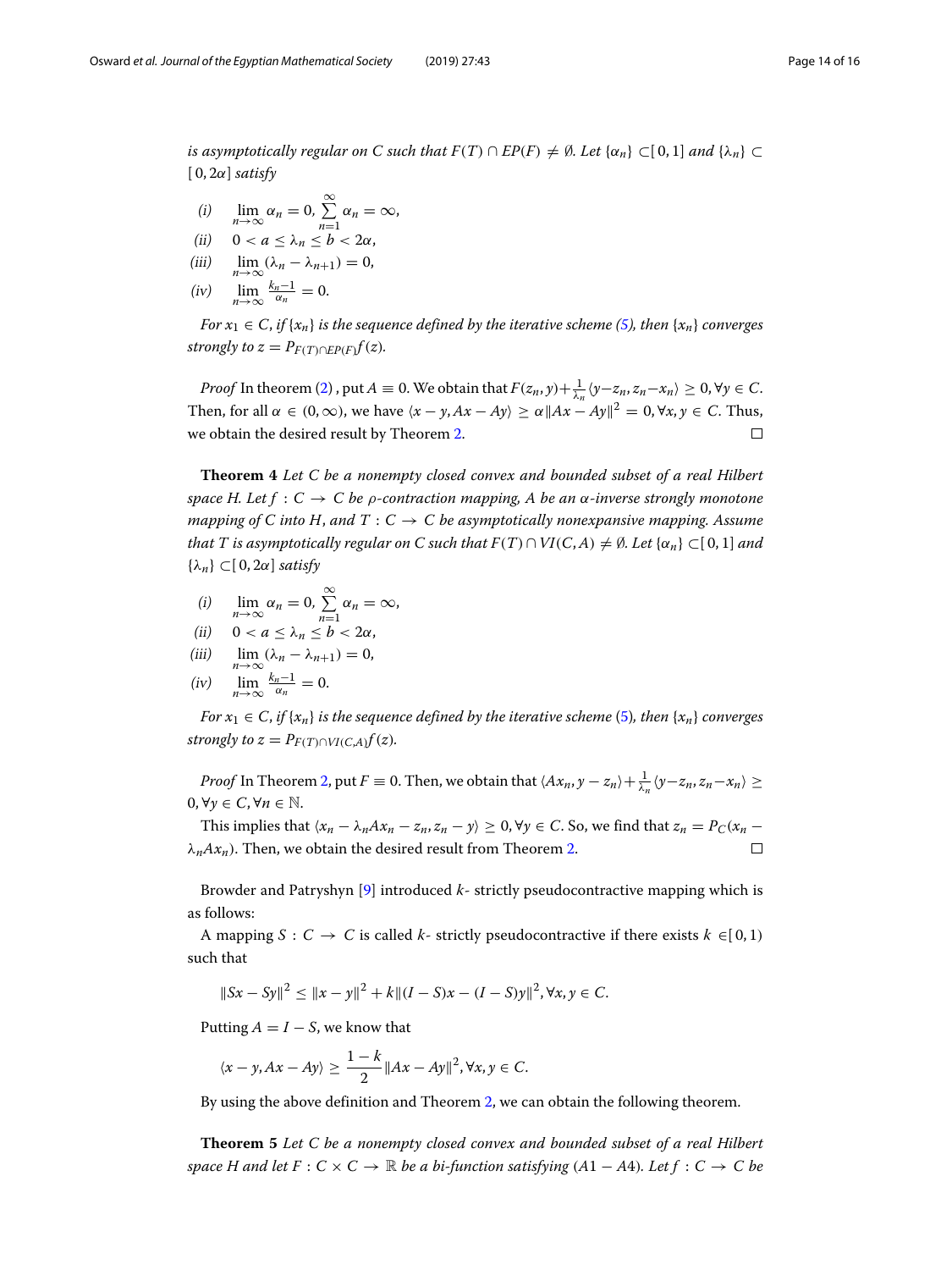ρ*-contraction mapping, S be a k-strictly pseudo contractive mapping of C into itself, and*  $T: C \to C$  be asymptotically non-expansive mapping. Assume that T is asymptotically *regular on C such that*  $F(T) \cap EP(F,A) \neq \emptyset$ *, where*  $A = I - S$ *. Let*  $\{\alpha_n\} \subset [0,1]$  *and* {λ*n*} ⊂[ 0, 1 − *k*] *satisfy*

- (i)  $\lim_{n\to\infty} \alpha_n = 0, \sum_{n=1}^{\infty} \alpha_n = \infty,$
- (ii)  $\begin{array}{c} n \to \infty \\ 0 < a \le \lambda_n \le b < 1 k, \end{array}$
- (iii)  $\lim_{n\to\infty} (\lambda_n \lambda_{n+1}) = 0,$
- (iv)  $\lim_{n\to\infty}\frac{k_n-1}{\alpha_n}=0.$

*For*  $x_1 \in C$ , *if*  $\{x_n\}$  *is the sequence defined by the iterative scheme [\(5\)](#page-4-0), then*  $\{x_n\}$  *converges strongly to z* =  $P_{F(T) \cap EP(F,A)} f(z)$ *.* 

*Proof* Since  $A = I - S$  is  $\frac{1-k}{2}$ -inverse strongly monotone mapping. So, by Theorem [2,](#page-4-1) we obtain the desired result.  $\Box$ 

**Remark 3** *By replacing asymptotically nonexpansive mapping to nonexpansive single valued mapping, it gives an improved version of the main result due to Takahashi and Takahashi* [\[7\]](#page-14-6)*.*

#### **Acknowledgments**

The authors would like to thank and acknowledge Sida-Mathematics Project at the Univeversity of Dar es Salaam for their financial support through out the preparation of this article.

#### **Authors' contributions**

All authors equally contributed in the manuscript. All authors read and approved the final manuscript.

#### **Funding**

This project is funded by the Sida-Mathematics project at the University of Dar es Salaam, Tanzania.

#### **Availability of data and materials**

Not applicable.

#### **Competing interests**

The authors declare that they have no competing interests.

#### **Author details**

<sup>1</sup> Department of Mathematics, College of Natural and Applied Sciences, University of Dar es Salaam, Dar es Salaam, Tanzania. 2Department of Mathematics, College of Natural and Computational Science, Addis Ababa University, Adis Ababa, Ethiopia.

Received: 16 May 2019 Accepted: 23 October 2019 Published online: 07 November 2019

#### **References**

- <span id="page-14-0"></span>1. Goebel, K., Kirk, W. A.: A fixed point theorem for asymptotically nonexpansive mappings. Proc. Amer. Math. Soc. **35**, 171–174 (1972)
- <span id="page-14-1"></span>2. Blum, E., Oettli, W.: From optimization and variational inequalities to equilibrium problems. Math. Stud. **63**, 123–145 (1994)
- <span id="page-14-2"></span>3. Kazmi, K. R., Rizvi, S. H.: Iterative approximation of a common solution of a split equilibrium problem, a variational inequality problem and a fixed point problem. Egyptian. J. Math. Soc. **21**, 44–51 (2013)
- <span id="page-14-3"></span>4. Meche, T. H, Sangago, M. G, Zegeye, H: Approximating a common solution of a finite family of generalized equilibrium and fixed point problems. SINET: Ethiop. Sci. J. **38**(1), 17–28 (2015)
- <span id="page-14-4"></span>5. Moudafi, A., Théra, M.: Proximal and dynamical approaches to equilibrium problems. In: Lecture Notes in Econom. and Math. Systems, Vol. 477, pp. 187–201. Springer, (1999). [https://doi.org/10.1007/978-3-642-45780-7\\_12](https://doi.org/10.1007/978-3-642-45780-7_12)
- <span id="page-14-5"></span>6. Zegeye, H., Meche, T. H., Sangago, M. G.: Algorithms of common solutions for a fixed point of hemicontractive-type mapping and a generalized equilibrium problem. Int. Adv. J. Math. Sci. **5**(1), 20–26 (2017)
- <span id="page-14-6"></span>7. Takahashi, S, Takahashi, W: Strong convergennce theorem for a generalized equilibrium problem and a nonexpansive mapping in a Hilbert space. Nonlinear Anal. TMA. **69**, 1025–1033 (2008)
- <span id="page-14-7"></span>8. Combettes, P. L., Hirstoaga, A.: Equilibrium programming in Hilbert spaces. Nonlinear J. Convex Anal. **6**, 117–136 (2005)